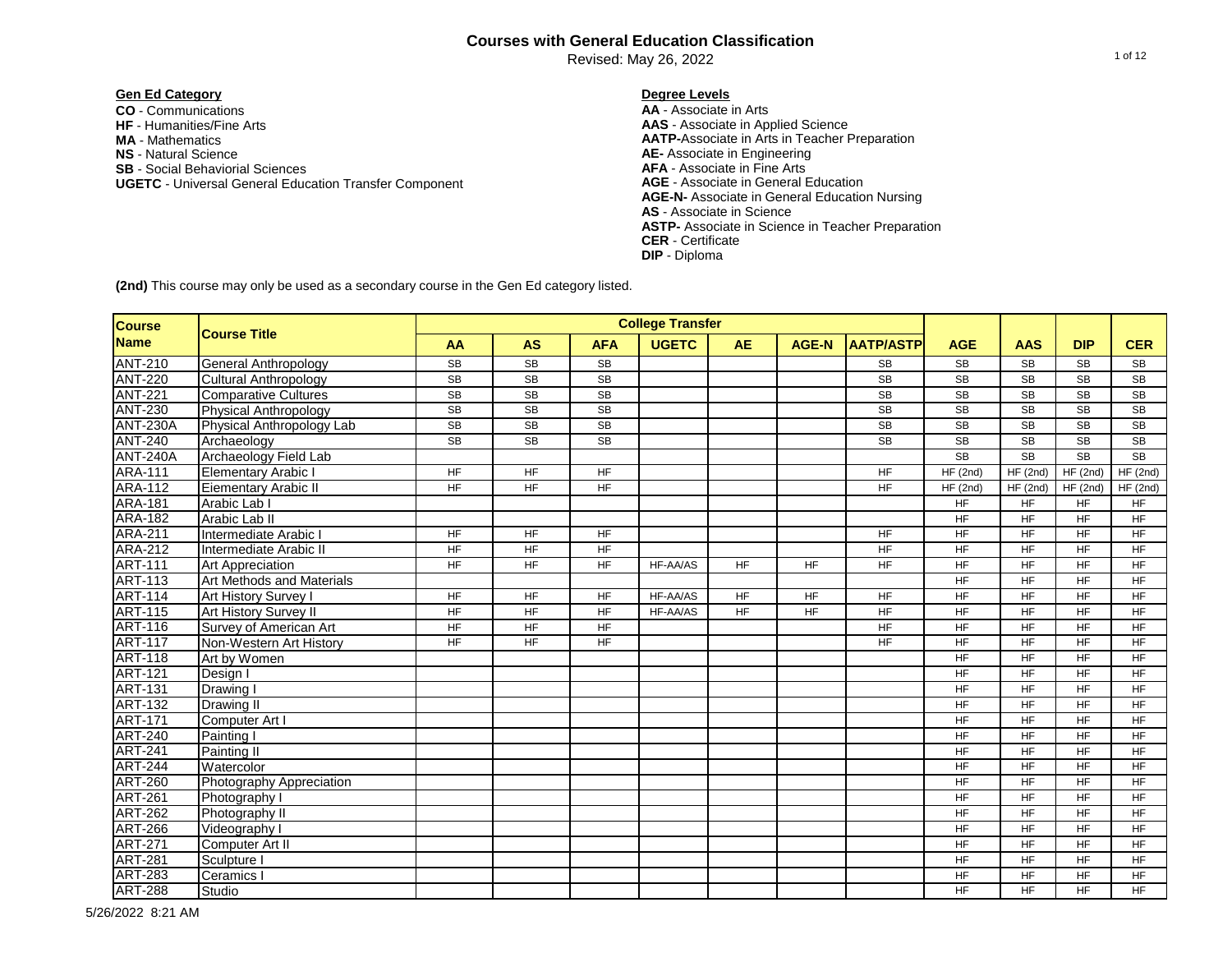Revised: May 26, 2022

# **Gen Ed Category Degree Levels**

**CO** - Communications **AA** - Associate in Arts **NS** - Natural Science **AE-** Associate in Engineering **SB** - Social Behaviorial Sciences **AFA** - Associate in Fine Arts **UGETC - Universal General Education Transfer Component MA** - Mathematics

**AAS** - Associate in Applied Science **AATP-**Associate in Arts in Teacher Preparation **AGE-N-** Associate in General Education Nursing **AS** - Associate in Science **ASTP-** Associate in Science in Teacher Preparation **CER** - Certificate **DIP** - Diploma

| <b>Course</b>   |                                  |                 |                |                 | <b>College Transfer</b> |           |              |                  |                 |                 |                        |                 |
|-----------------|----------------------------------|-----------------|----------------|-----------------|-------------------------|-----------|--------------|------------------|-----------------|-----------------|------------------------|-----------------|
| <b>Name</b>     | <b>Course Title</b>              | AA              | <b>AS</b>      | <b>AFA</b>      | <b>UGETC</b>            | <b>AE</b> | <b>AGE-N</b> | <b>AATP/ASTP</b> | <b>AGE</b>      | <b>AAS</b>      | <b>DIP</b>             | <b>CER</b>      |
| <b>ART-289</b>  | <b>Museum Study</b>              |                 |                |                 |                         |           |              |                  | $\overline{HF}$ | HF              | <b>HF</b>              | $H_{\text{F}}$  |
| ASL-111         | Elementary ASL I                 | <b>HF</b>       | <b>HF</b>      | <b>HF</b>       |                         |           |              | <b>HF</b>        | HF(2nd)         | HF(2nd)         | HF(2nd)                | HF(2nd)         |
| <b>ASL-112</b>  | <b>Elementary ASL II</b>         | <b>HF</b>       | $H_{\text{F}}$ | $\overline{HF}$ |                         |           |              | <b>HF</b>        | HF(2nd)         | HF(2nd)         | HF(2nd)                | HF(2nd)         |
| <b>ASL-181</b>  | ASL Lab 1                        |                 |                |                 |                         |           |              |                  | <b>HF</b>       | <b>HF</b>       | <b>HF</b>              | <b>HF</b>       |
| <b>ASL-182</b>  | ASL Lab 2                        |                 |                |                 |                         |           |              |                  | HF              | $H_F$           | $H_{\text{F}}$         | $H_{\text{F}}$  |
| <b>ASL-211</b>  | Intermediate ASL                 | $H_{\text{F}}$  | <b>HF</b>      | $H_{\text{F}}$  |                         |           |              | <b>HF</b>        | $\overline{HF}$ | $H_F$           | $H_{\text{F}}$         | $H_{\text{F}}$  |
| <b>ASL-212</b>  | Intermediate ASL II              | <b>HF</b>       | HF             | <b>HF</b>       |                         |           |              | <b>HF</b>        | HF              | <b>HF</b>       | <b>HF</b>              | <b>HF</b>       |
| <b>ASL-281</b>  | ASL Lab 3                        |                 |                |                 |                         |           |              |                  | HF              | <b>HF</b>       | <b>HF</b>              | <b>HF</b>       |
| <b>ASL-282</b>  | ASL Lab 4                        |                 |                |                 |                         |           |              |                  | HF              | <b>HF</b>       | <b>HF</b>              | <b>HF</b>       |
| <b>AST-111</b>  | <b>Descriptive Astronomy</b>     | <b>NS</b>       | <b>NS</b>      | <b>NS</b>       | NS-AA                   |           |              | <b>NS</b>        | <b>NS</b>       | <b>NS</b>       | <b>NS</b>              | <b>NS</b>       |
| <b>AST-111A</b> | Descriptive Astronomy Lab        | <b>NS</b>       | <b>NS</b>      | <b>NS</b>       | NS-AA                   |           |              | <b>NS</b>        | <b>NS</b>       | <b>NS</b>       | <b>NS</b>              | <b>NS</b>       |
| <b>AST-151</b>  | General Astronomy I              | <b>NS</b>       | <b>NS</b>      | <b>NS</b>       | NS-AA/AS                |           |              | <b>NS</b>        | <b>NS</b>       | <b>NS</b>       | <b>NS</b>              | <b>NS</b>       |
| <b>AST-151A</b> | General Astronomy I Lab          | <b>NS</b>       | <b>NS</b>      | <b>NS</b>       | NS-AA/AS                |           |              | <b>NS</b>        | <b>NS</b>       | <b>NS</b>       | <b>NS</b>              | <b>NS</b>       |
| <b>AST-152</b>  | General Astronomy II             | $\overline{NS}$ | N <sub>S</sub> | $\overline{NS}$ |                         |           |              | <b>NS</b>        | <b>NS</b>       | $\overline{NS}$ | <b>NS</b>              | $\overline{NS}$ |
| <b>AST-152A</b> | General Astronomy II Lab         | $\overline{NS}$ | <b>NS</b>      | <b>NS</b>       |                         |           |              | <b>NS</b>        | <b>NS</b>       | <b>NS</b>       | <b>NS</b>              | <b>NS</b>       |
| <b>BIO-106</b>  | Intro to Anat/Phys/Micro         |                 |                |                 |                         |           |              |                  |                 |                 | <b>NS</b>              | <b>NS</b>       |
| <b>BIO-110</b>  | Principles of Biology            | <b>NS</b>       | <b>NS</b>      | <b>NS</b>       | NS-AA/AS                |           |              | <b>NS</b>        | <b>NS</b>       | <b>NS</b>       | <b>NS</b>              | <b>NS</b>       |
| <b>BIO-111</b>  | General Biology I                | <b>NS</b>       | <b>NS</b>      | <b>NS</b>       | NS-AA/AS                | <b>NS</b> |              | <b>NS</b>        | <b>NS</b>       | <b>NS</b>       | <b>NS</b>              | <b>NS</b>       |
| <b>BIO-112</b>  | General Biology II               | <b>NS</b>       | <b>NS</b>      | <b>NS</b>       | NS-AS                   |           |              | <b>NS</b>        | <b>NS</b>       | <b>NS</b>       | <b>NS</b>              | <b>NS</b>       |
| <b>BIO-120</b>  | <b>Introductory Botany</b>       | <b>NS</b>       | <b>NS</b>      | <b>NS</b>       |                         |           |              | <b>NS</b>        | <b>NS</b>       | <b>NS</b>       | <b>NS</b>              | <b>NS</b>       |
| <b>BIO-130</b>  | <b>Introductory Zoology</b>      | <b>NS</b>       | <b>NS</b>      | <b>NS</b>       |                         |           |              | <b>NS</b>        | <b>NS</b>       | <b>NS</b>       | <b>NS</b>              | <b>NS</b>       |
| <b>BIO-140</b>  | <b>Environmental Biology</b>     | <b>NS</b>       | <b>NS</b>      | <b>NS</b>       |                         |           |              | <b>NS</b>        | <b>NS</b>       | <b>NS</b>       | <b>NS</b>              | <b>NS</b>       |
| <b>BIO-140A</b> | <b>Environmental Biology Lab</b> | <b>NS</b>       | <b>NS</b>      | <b>NS</b>       |                         |           |              | <b>NS</b>        | <b>NS</b>       | $\overline{NS}$ | <b>NS</b>              | <b>NS</b>       |
| <b>BIO-143</b>  | <b>Field Biology Minicourse</b>  |                 |                |                 |                         |           |              |                  | <b>NS</b>       | <b>NS</b>       | <b>NS</b>              | <b>NS</b>       |
| <b>BIO-145</b>  | Ecology                          |                 |                |                 |                         |           |              |                  | <b>NS</b>       | <b>NS</b>       | <b>NS</b>              | <b>NS</b>       |
| <b>BIO-146</b>  | <b>Regional Natural History</b>  |                 |                |                 |                         |           |              |                  | <b>NS</b>       | <b>NS</b>       | <b>NS</b>              | <b>NS</b>       |
| <b>BIO-160</b>  | <b>Introductory Life Science</b> |                 |                |                 |                         |           |              |                  | <b>NS</b>       | <b>NS</b>       | <b>NS</b>              | <b>NS</b>       |
| <b>BIO-161</b>  | Intro to Human Biology           |                 |                |                 |                         |           |              |                  | <b>NS</b>       | <b>NS</b>       | <b>NS</b>              | <b>NS</b>       |
| <b>BIO-163</b>  | Basic Anat & Physiology          |                 |                |                 |                         |           |              |                  | <b>NS</b>       | <b>NS</b>       | <b>NS</b>              | <b>NS</b>       |
| <b>BIO-165</b>  | Anatomy and Physiology I         |                 |                |                 |                         |           | <b>NS</b>    |                  | <b>NS</b>       | <b>NS</b>       | <b>NS</b>              | <b>NS</b>       |
| <b>BIO-166</b>  | Anatomy and Physiology II        |                 |                |                 |                         |           | <b>NS</b>    |                  | <b>NS</b>       | <b>NS</b>       | <b>NS</b>              | <b>NS</b>       |
| <b>BIO-168</b>  | Anatomy and Physiology I         |                 |                |                 |                         |           | <b>NS</b>    |                  | <b>NS</b>       | $\overline{NS}$ | $\overline{\text{NS}}$ | $\overline{NS}$ |
| <b>BIO-169</b>  | Anatomy and Physiology II        |                 |                |                 |                         |           | <b>NS</b>    |                  | <b>NS</b>       | <b>NS</b>       | <b>NS</b>              | <b>NS</b>       |
| <b>BIO-170</b>  | Introductory Microbiology        |                 |                |                 |                         |           |              |                  | <b>NS</b>       | <b>NS</b>       | <b>NS</b>              | <b>NS</b>       |
| <b>BIO-173</b>  | Microbes in World Affairs        |                 |                |                 |                         |           |              |                  | <b>NS</b>       | <b>NS</b>       | <b>NS</b>              | <b>NS</b>       |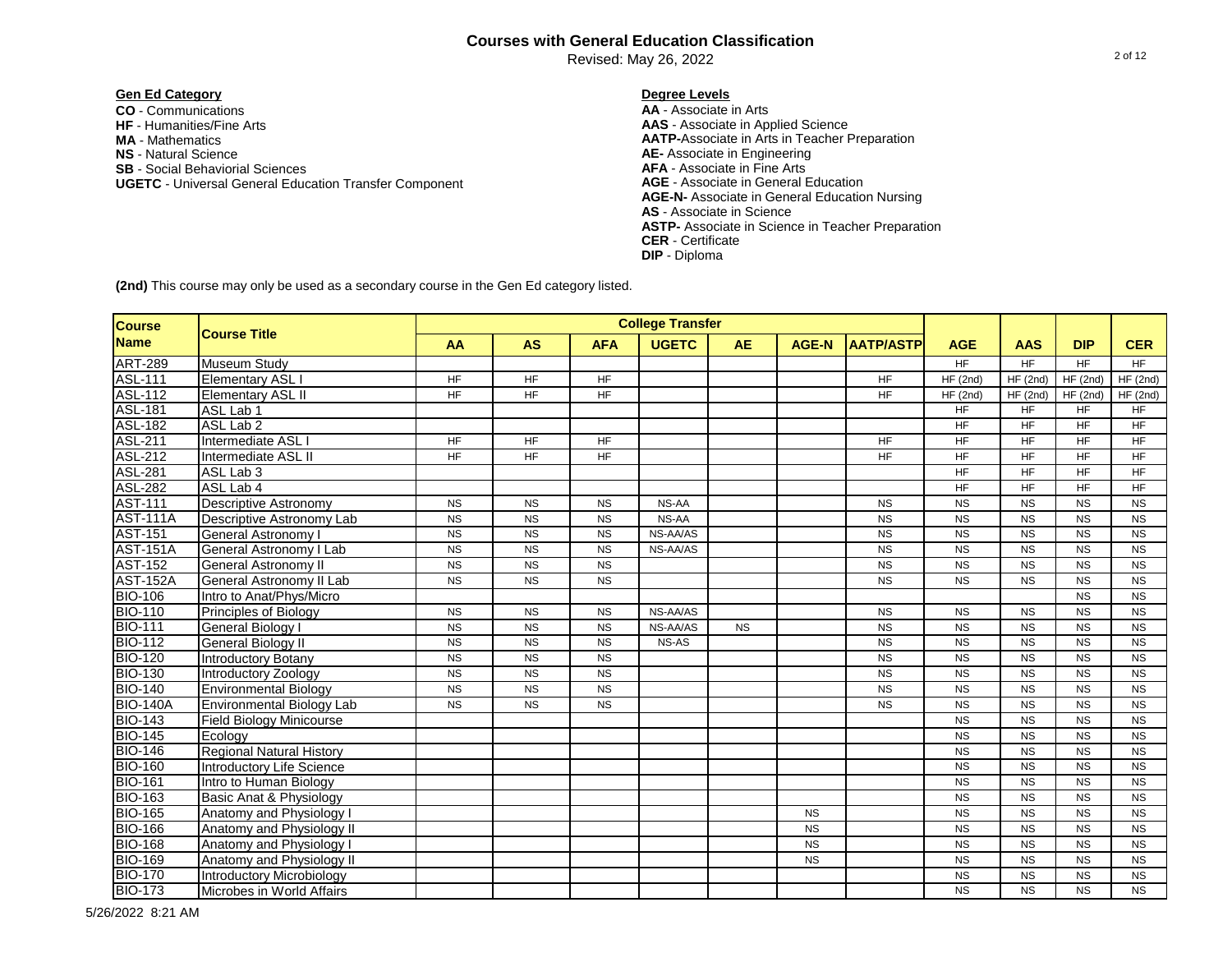Revised: May 26, 2022

# **Gen Ed Category Degree Levels**

**CO** - Communications **AA** - Associate in Arts **NS** - Natural Science **AE-** Associate in Engineering **SB** - Social Behaviorial Sciences **AFA** - Associate in Fine Arts **UGETC - Universal General Education Transfer Component MA** - Mathematics

**AAS** - Associate in Applied Science **AATP-**Associate in Arts in Teacher Preparation **AGE-N-** Associate in General Education Nursing **AS** - Associate in Science **ASTP-** Associate in Science in Teacher Preparation **CER** - Certificate **DIP** - Diploma

**(2nd)** This course may only be used as a secondary course in the Gen Ed category listed.

| <b>Course</b>   |                                     |           |           |            | <b>College Transfer</b> |             |              |                  |            |             |                 |            |
|-----------------|-------------------------------------|-----------|-----------|------------|-------------------------|-------------|--------------|------------------|------------|-------------|-----------------|------------|
| <b>Name</b>     | <b>Course Title</b>                 | AA        | <b>AS</b> | <b>AFA</b> | <b>UGETC</b>            | <b>AE</b>   | <b>AGE-N</b> | <b>AATP/ASTP</b> | <b>AGE</b> | <b>AAS</b>  | <b>DIP</b>      | <b>CER</b> |
| <b>BIO-175</b>  | <b>General Microbiology</b>         |           |           |            |                         |             | <b>NS</b>    |                  | <b>NS</b>  | <b>NS</b>   | <b>NS</b>       | <b>NS</b>  |
| <b>BIO-176</b>  | Adv General Microbiology            |           |           |            |                         |             |              |                  | <b>NS</b>  | <b>NS</b>   | <b>NS</b>       | <b>NS</b>  |
| <b>BIO-180</b>  | <b>Biological Chemistry</b>         |           |           |            |                         |             |              |                  | <b>NS</b>  | <b>NS</b>   | <b>NS</b>       | <b>NS</b>  |
| <b>BIO-271</b>  | Pathophysiology                     |           |           |            |                         |             |              |                  | <b>NS</b>  | <b>NS</b>   | <b>NS</b>       | <b>NS</b>  |
| <b>BIO-275</b>  | Microbiology                        |           |           |            |                         |             | <b>NS</b>    |                  | <b>NS</b>  | <b>NS</b>   | <b>NS</b>       | <b>NS</b>  |
| <b>CHI-111</b>  | <b>Elementary Chinese I</b>         | <b>HF</b> | <b>HF</b> | <b>HF</b>  |                         |             |              | <b>HF</b>        | HF(2nd)    | HF (2nd)    | HF(2nd)         | HF(2nd)    |
| CHI-112         | <b>Elementary Chinese II</b>        | <b>HF</b> | <b>HF</b> | <b>HF</b>  |                         |             |              | HF               | HF(2nd)    | HF(2nd)     | HF(2nd)         | HF(2nd)    |
| <b>CHI-211</b>  | Intermediate Chinese I              | <b>HF</b> | <b>HF</b> | <b>HF</b>  |                         |             |              | HF               | <b>HF</b>  | HF          | <b>HF</b>       | <b>HF</b>  |
| <b>CHI-212</b>  | <b>Intermediate Chinese II</b>      | <b>HF</b> | <b>HF</b> | <b>HF</b>  |                         |             |              | <b>HF</b>        | HF         | <b>HF</b>   | $\overline{HF}$ | <b>HF</b>  |
| <b>CHM-115</b>  | <b>Concepts in Chemistry</b>        |           |           |            |                         |             |              |                  | <b>NS</b>  | <b>NS</b>   | <b>NS</b>       | <b>NS</b>  |
| <b>CHM-115A</b> | Concepts in Chemistry Laboratory    |           |           |            |                         |             |              |                  | <b>NS</b>  | <b>NS</b>   | <b>NS</b>       | <b>NS</b>  |
| <b>CHM-121</b>  | <b>Foundations of Chemistry</b>     |           |           |            |                         |             |              |                  | <b>NS</b>  | <b>NS</b>   | <b>NS</b>       | <b>NS</b>  |
| <b>CHM-121A</b> | Foundations of Chemistry Laboratory |           |           |            |                         |             |              |                  | <b>NS</b>  | <b>NS</b>   | <b>NS</b>       | <b>NS</b>  |
| CHM-130         | Gen, Org, & Biochemistry            |           |           |            |                         |             | <b>NS</b>    |                  | <b>NS</b>  | <b>NS</b>   | <b>NS</b>       | <b>NS</b>  |
| <b>CHM-130A</b> | Gen, Org, & Biochemistry Lab        |           |           |            |                         |             | <b>NS</b>    |                  | <b>NS</b>  | <b>NS</b>   | <b>NS</b>       | <b>NS</b>  |
| <b>CHM-131</b>  | Introduction to Chemistry           | <b>NS</b> | <b>NS</b> | <b>NS</b>  |                         |             | <b>NS</b>    | <b>NS</b>        | <b>NS</b>  | <b>NS</b>   | <b>NS</b>       | <b>NS</b>  |
| <b>CHM-131A</b> | Introduction to Chemistry Lab       | <b>NS</b> | <b>NS</b> | <b>NS</b>  |                         |             | <b>NS</b>    | <b>NS</b>        | <b>NS</b>  | <b>NS</b>   | <b>NS</b>       | <b>NS</b>  |
| <b>CHM-132</b>  | Organic and Biochemistry            | <b>NS</b> | <b>NS</b> | <b>NS</b>  |                         |             |              | <b>NS</b>        | <b>NS</b>  | <b>NS</b>   | <b>NS</b>       | <b>NS</b>  |
| <b>CHM-135</b>  | Survey of Chemistry I               | <b>NS</b> | <b>NS</b> | <b>NS</b>  |                         |             |              | <b>NS</b>        | <b>NS</b>  | <b>NS</b>   | <b>NS</b>       | <b>NS</b>  |
| CHM-136         | Survey of Chemistry II              | <b>NS</b> | <b>NS</b> | <b>NS</b>  |                         |             |              | <b>NS</b>        | <b>NS</b>  | <b>NS</b>   | <b>NS</b>       | <b>NS</b>  |
| <b>CHM-151</b>  | <b>General Chemistry I</b>          | <b>NS</b> | <b>NS</b> | <b>NS</b>  | NS-AA/AS                | <b>NS</b>   | <b>NS</b>    | <b>NS</b>        | <b>NS</b>  | <b>NS</b>   | <b>NS</b>       | <b>NS</b>  |
| <b>CHM-152</b>  | <b>General Chemistry II</b>         | <b>NS</b> | <b>NS</b> | <b>NS</b>  | NS-AS                   | <b>NS</b>   |              | <b>NS</b>        | <b>NS</b>  | <b>NS</b>   | <b>NS</b>       | <b>NS</b>  |
| <b>CIS-110</b>  | Introduction to Computers           | MA        | MA        | MA         |                         |             |              | MA               | MA(2nd)    | MA(2nd)     | MA(2nd)         | MA(2nd)    |
| <b>CIS-115</b>  | Programming/Logic Concept           | MA        | MA        | MA         |                         |             |              | MA               | $MA$ (2nd) | MA(2nd)     | MA(2nd)         | MA(2nd)    |
| <b>COM-101</b>  | <b>Workplace Communication</b>      |           |           |            |                         |             |              |                  |            |             | CO              | CO         |
| <b>COM-110</b>  | Introduction to Communication       | CO        | CO        | CO         |                         | CO          |              | CO               | CO         | CO          | CO              | CO         |
| <b>COM-111</b>  | Voice and Diction I                 |           |           |            |                         |             |              |                  | CO         | CO          | CO              | CO         |
| <b>COM-120</b>  | Interpersonal Communication         | CO        | CO        | CO         | CO-AA/AS                | CO          |              | CO               | CO         | CO          | CO              | CO         |
| <b>COM-140</b>  | Intro Intercultural Commun          | CO        | CO        | CO         |                         | CO          |              | CO               | CO, HF     | CO, HF      | CO, HF          | CO, HF     |
| <b>COM-231</b>  | <b>Public Speaking</b>              | CO        | CO        | CO         | CO-AA/AS                | $_{\rm CO}$ |              | CO               | CO         | $_{\rm CO}$ | CO              | CO         |
| <b>COM-251</b>  | Debate I                            |           |           |            |                         |             |              |                  | CO         | $_{\rm CO}$ | CO              | CO         |
| <b>DAN-110</b>  | <b>Dance Appreciation</b>           | <b>HF</b> | <b>HF</b> | <b>HF</b>  |                         |             |              | <b>HF</b>        | <b>HF</b>  | <b>HF</b>   | <b>HF</b>       | <b>HF</b>  |
| <b>DAN-124</b>  | Jazz Dance I                        |           |           |            |                         |             |              |                  | <b>HF</b>  | <b>HF</b>   | <b>HF</b>       | <b>HF</b>  |
| <b>DAN-130</b>  | <b>Ballet I</b>                     |           |           |            |                         |             |              |                  | <b>HF</b>  | <b>HF</b>   | <b>HF</b>       | <b>HF</b>  |
| <b>DAN-140</b>  | Modern Dance I                      |           |           |            |                         |             |              |                  | <b>HF</b>  | <b>HF</b>   | <b>HF</b>       | <b>HF</b>  |

5/26/2022 8:21 AM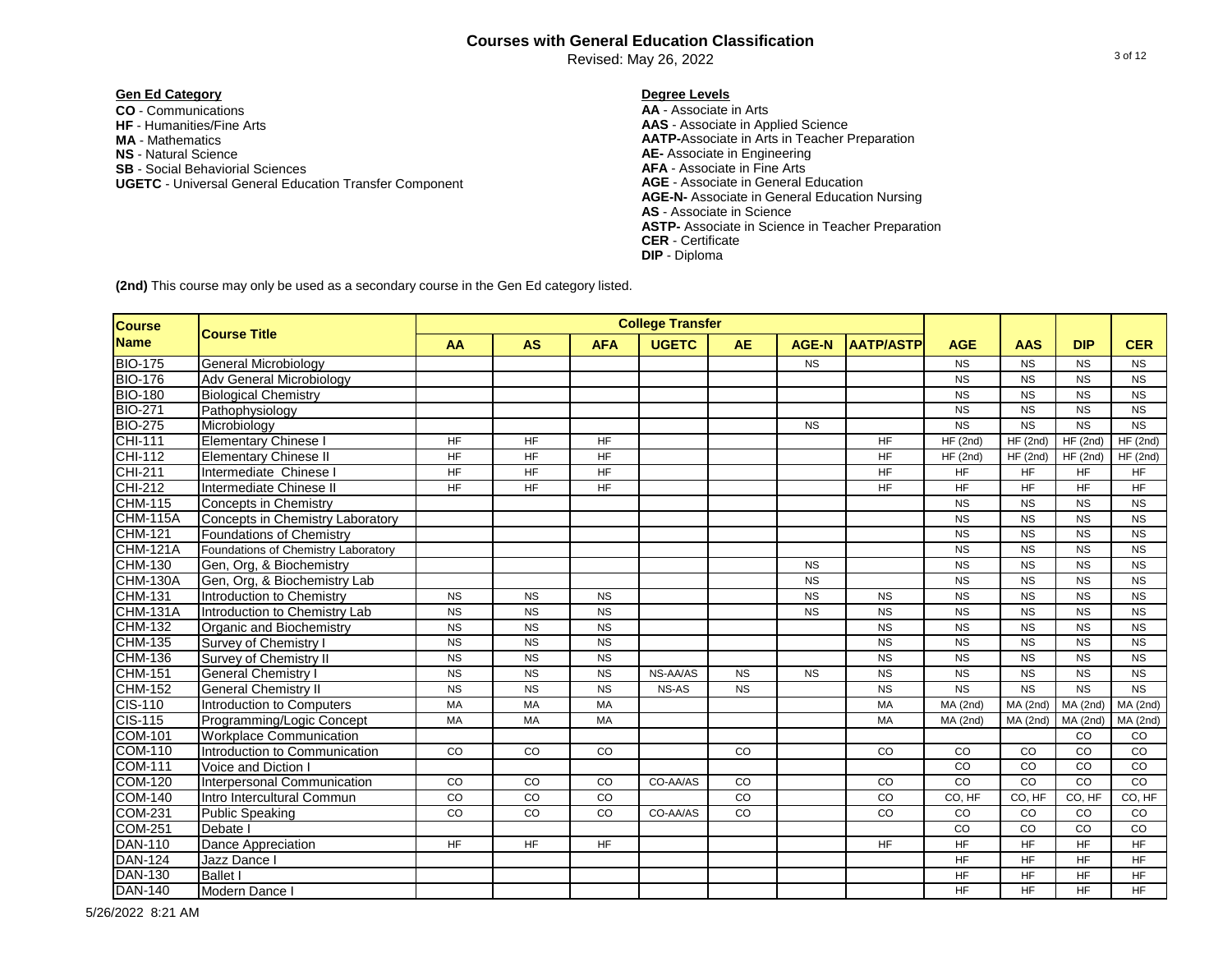Revised: May 26, 2022

# **Gen Ed Category Degree Levels**

**CO** - Communications **AA** - Associate in Arts **NS** - Natural Science **AE-** Associate in Engineering **SB** - Social Behaviorial Sciences **AFA** - Associate in Fine Arts **UGETC - Universal General Education Transfer Component MA** - Mathematics

**AAS** - Associate in Applied Science **AATP-**Associate in Arts in Teacher Preparation **AGE-N-** Associate in General Education Nursing **AS** - Associate in Science **ASTP-** Associate in Science in Teacher Preparation **CER** - Certificate **DIP** - Diploma

| <b>Course</b>   |                                  |                |                |                | <b>College Transfer</b> |                |              |                  |                 |                 |                |                |
|-----------------|----------------------------------|----------------|----------------|----------------|-------------------------|----------------|--------------|------------------|-----------------|-----------------|----------------|----------------|
| <b>Name</b>     | <b>Course Title</b>              | AA             | <b>AS</b>      | <b>AFA</b>     | <b>UGETC</b>            | <b>AE</b>      | <b>AGE-N</b> | <b>AATP/ASTP</b> | <b>AGE</b>      | <b>AAS</b>      | <b>DIP</b>     | <b>CER</b>     |
| <b>DRA-111</b>  | <b>Theatre Appreciation</b>      | <b>HF</b>      | HF             | <b>HF</b>      |                         |                |              | <b>HF</b>        | HF              | <b>HF</b>       | <b>HF</b>      | <b>HF</b>      |
| <b>DRA-112</b>  | Literature of the Theatre        | <b>HF</b>      | $H_{\text{F}}$ | $H_{\text{F}}$ |                         |                |              | <b>HF</b>        | <b>HF</b>       | $\overline{HF}$ | <b>HF</b>      | <b>HF</b>      |
| <b>DRA-115</b>  | <b>Theatre Criticism</b>         | <b>HF</b>      | <b>HF</b>      | <b>HF</b>      |                         |                |              | <b>HF</b>        | <b>HF</b>       | <b>HF</b>       | <b>HF</b>      | <b>HF</b>      |
| <b>DRA-120</b>  | Voice for Performance            |                |                |                |                         |                |              |                  | <b>HF</b>       | <b>HF</b>       | <b>HF</b>      | <b>HF</b>      |
| <b>DRA-122</b>  | Oral Interpretation              | <b>HF</b>      | <b>HF</b>      | <b>HF</b>      |                         |                |              | <b>HF</b>        | <b>HF</b>       | <b>HF</b>       | <b>HF</b>      | <b>HF</b>      |
| <b>DRA-124</b>  | <b>Readers Theatre</b>           |                |                |                |                         |                |              |                  | $\overline{HF}$ | <b>HF</b>       | <b>HF</b>      | <b>HF</b>      |
| <b>DRA-126</b>  | Storytelling                     | <b>HF</b>      | $H_{\text{F}}$ | $H_{\text{F}}$ |                         |                |              | <b>HF</b>        | <b>HF</b>       | $\overline{HF}$ | $H_{\text{F}}$ | $H_{\text{F}}$ |
| <b>DRA-128</b>  | Children's Theatre               |                |                |                |                         |                |              |                  | $\overline{HF}$ | $\overline{HF}$ | $H_{\text{F}}$ | $H_{\text{F}}$ |
| <b>DRA-130</b>  | Actina I                         |                |                |                |                         |                |              |                  | <b>HF</b>       | <b>HF</b>       | <b>HF</b>      | <b>HF</b>      |
| <b>DRA-211</b>  | <b>Theatre History I</b>         | <b>HF</b>      | HF             | HF             |                         |                |              | <b>HF</b>        | <b>HF</b>       | HF              | <b>HF</b>      | <b>HF</b>      |
| <b>DRA-212</b>  | Theatre History II               | <b>HF</b>      | HF             | <b>HF</b>      |                         |                |              | HF               | <b>HF</b>       | <b>HF</b>       | <b>HF</b>      | <b>HF</b>      |
| ECO-151         | <b>Survey of Economics</b>       | SB             | <b>SB</b>      | <b>SB</b>      |                         |                |              | SB               | <b>SB</b>       | <b>SB</b>       | <b>SB</b>      | <b>SB</b>      |
| <b>ECO-251</b>  | Prin of Microeconomics           | <b>SB</b>      | <b>SB</b>      | <b>SB</b>      | SB-AA/AS                | <b>SB</b>      | <b>SB</b>    | <b>SB</b>        | <b>SB</b>       | <b>SB</b>       | <b>SB</b>      | <b>SB</b>      |
| <b>ECO-252</b>  | Prin of Macroeconomics           | <b>SB</b>      | <b>SB</b>      | <b>SB</b>      | SB-AA/AS                | <b>SB</b>      | <b>SB</b>    | <b>SB</b>        | <b>SB</b>       | <b>SB</b>       | <b>SB</b>      | <b>SB</b>      |
| <b>ENG-101</b>  | <b>Applied Communications I</b>  |                |                |                |                         |                |              |                  |                 |                 | CO             | CO             |
| <b>ENG-102</b>  | <b>Applied Communications II</b> |                |                |                |                         |                |              |                  |                 |                 | CO             | CO             |
| <b>ENG-110</b>  | <b>Freshman Composition</b>      |                |                |                |                         |                |              |                  | CO              | CO              | CO             | CO             |
| <b>ENG-111</b>  | <b>Expository Writing</b>        | CO             | CO             | CO             | CO-AA/AS                | CO             |              | CO               | CO              | CO              | CO             | CO             |
| <b>ENG-111A</b> | <b>Expository Writing Lab</b>    |                |                |                |                         |                |              |                  | CO              | CO              | CO             | CO             |
| <b>ENG-112</b>  | Argument-Based Research          | CO             | CO             | CO             |                         | CO             |              | CO               | CO              | CO              | CO             | CO             |
| <b>ENG-113</b>  | Literature-Based Research        | CO             | CO             | CO             |                         |                |              | CO               | CO              | CO              | CO             | $_{\rm CO}$    |
| <b>ENG-114</b>  | Prof Research & Reporting        | CO             | $_{\rm CO}$    | CO             |                         |                |              | CO               | CO              | CO              | CO             | $_{\rm CO}$    |
| <b>ENG-115</b>  | <b>Oral Communication</b>        |                |                |                |                         |                |              |                  | CO              | CO              | CO             | CO             |
| <b>ENG-116</b>  | <b>Technical Report Writing</b>  |                |                |                |                         |                |              |                  | CO              | CO              | CO             | CO             |
| <b>ENG-125</b>  | <b>Creative Writing I</b>        |                |                |                |                         |                |              |                  | $\overline{HF}$ | HF              | $H_{\text{F}}$ | $H_{\text{F}}$ |
| <b>ENG-131</b>  | Introduction to Literature       | <b>HF</b>      | <b>HF</b>      | HF             |                         |                |              | <b>HF</b>        | $\overline{HF}$ | $\overline{HF}$ | $H_{\text{F}}$ | $H_{\text{F}}$ |
| <b>ENG-132</b>  | Introduction to Drama            |                |                |                |                         |                |              |                  | <b>HF</b>       | <b>HF</b>       | <b>HF</b>      | <b>HF</b>      |
| <b>ENG-134</b>  | Introduction to Poetry           |                |                |                |                         |                |              |                  | <b>HF</b>       | <b>HF</b>       | <b>HF</b>      | <b>HF</b>      |
| <b>ENG-231</b>  | American Literature I            | <b>HF</b>      | <b>HF</b>      | <b>HF</b>      | HF-AA/AS                | <b>HF</b>      | <b>HF</b>    | <b>HF</b>        | <b>HF</b>       | <b>HF</b>       | <b>HF</b>      | <b>HF</b>      |
| <b>ENG-232</b>  | American Literature II           | <b>HF</b>      | <b>HF</b>      | <b>HF</b>      | HF-AA/AS                | <b>HF</b>      | <b>HF</b>    | <b>HF</b>        | <b>HF</b>       | <b>HF</b>       | <b>HF</b>      | <b>HF</b>      |
| <b>ENG-233</b>  | <b>Major American Writers</b>    | <b>HF</b>      | <b>HF</b>      | <b>HF</b>      |                         |                |              | <b>HF</b>        | <b>HF</b>       | <b>HF</b>       | <b>HF</b>      | HF             |
| <b>ENG-234</b>  | <b>Modern American Poets</b>     |                |                |                |                         |                |              |                  | $\overline{HF}$ | $\overline{HF}$ | $H_{\text{F}}$ | $H_{\text{F}}$ |
| <b>ENG-241</b>  | <b>British Literature I</b>      | $H_{\text{F}}$ | $H_F$          | HF             | HF-AA/AS                | H <sub>F</sub> |              | <b>HF</b>        | $H_F$           | $\overline{HF}$ | $H_{\text{F}}$ | $H_{\text{F}}$ |
| <b>ENG-242</b>  | <b>British Literature II</b>     | <b>HF</b>      | HF             | <b>HF</b>      | HF-AA/AS                | <b>HF</b>      |              | <b>HF</b>        | HF              | <b>HF</b>       | <b>HF</b>      | <b>HF</b>      |
| <b>ENG-243</b>  | <b>Major British Writers</b>     | <b>HF</b>      | <b>HF</b>      | <b>HF</b>      |                         |                |              | <b>HF</b>        | <b>HF</b>       | <b>HF</b>       | <b>HF</b>      | <b>HF</b>      |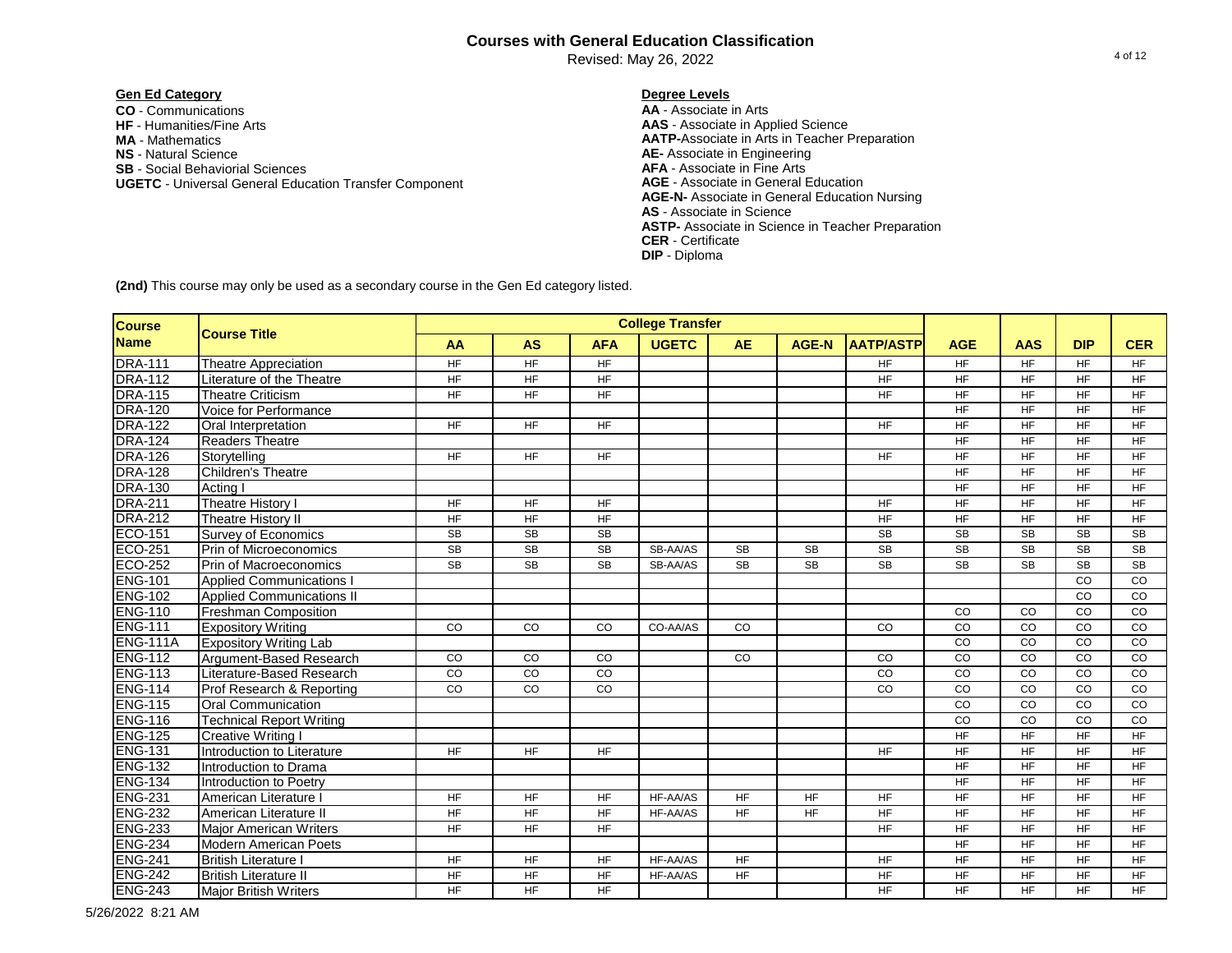Revised: May 26, 2022

# **Gen Ed Category Degree Levels**

**CO** - Communications **AA** - Associate in Arts **NS** - Natural Science **AE-** Associate in Engineering **SB** - Social Behaviorial Sciences **AFA** - Associate in Fine Arts **UGETC - Universal General Education Transfer Component MA** - Mathematics

**AAS** - Associate in Applied Science **AATP-**Associate in Arts in Teacher Preparation **AGE-N-** Associate in General Education Nursing **AS** - Associate in Science **ASTP-** Associate in Science in Teacher Preparation **CER** - Certificate **DIP** - Diploma

| <b>Course</b>  |                                   |                 |                |                 | <b>College Transfer</b> |           |              |                  |                 |                 |                |                        |
|----------------|-----------------------------------|-----------------|----------------|-----------------|-------------------------|-----------|--------------|------------------|-----------------|-----------------|----------------|------------------------|
| <b>Name</b>    | <b>Course Title</b>               | AA              | <b>AS</b>      | <b>AFA</b>      | <b>UGETC</b>            | <b>AE</b> | <b>AGE-N</b> | <b>AATP/ASTP</b> | <b>AGE</b>      | <b>AAS</b>      | <b>DIP</b>     | <b>CER</b>             |
| <b>ENG-251</b> | Western World Literature          | <b>HF</b>       | HF             | <b>HF</b>       |                         |           |              | <b>HF</b>        | $H_F$           | <b>HF</b>       | <b>HF</b>      | $H_{\text{F}}$         |
| <b>ENG-252</b> | Western World Literature II       | $\overline{HF}$ | $H_{\text{F}}$ | $\overline{HF}$ |                         |           |              | $H_{\text{F}}$   | $\overline{HF}$ | $\overline{HF}$ | $H_{\text{F}}$ | $H_{\text{F}}$         |
| <b>ENG-253</b> | The Bible as Literature           |                 |                |                 |                         |           |              |                  | $\overline{HF}$ | $\overline{HF}$ | $H_{\text{F}}$ | $H_{\text{F}}$         |
| <b>ENG-261</b> | <b>World Literature I</b>         | <b>HF</b>       | HF             | <b>HF</b>       |                         |           |              | <b>HF</b>        | <b>HF</b>       | HF              | <b>HF</b>      | <b>HF</b>              |
| <b>ENG-262</b> | <b>World Literature II</b>        | <b>HF</b>       | $H_{\text{F}}$ | <b>HF</b>       |                         |           |              | <b>HF</b>        | <b>HF</b>       | <b>HF</b>       | <b>HF</b>      | <b>HF</b>              |
| <b>ENG-271</b> | Contemporary Literature           |                 |                |                 |                         |           |              |                  | <b>HF</b>       | <b>HF</b>       | <b>HF</b>      | <b>HF</b>              |
| <b>ENG-272</b> | Southern Literature               |                 |                |                 |                         |           |              |                  | HF              | <b>HF</b>       | <b>HF</b>      | <b>HF</b>              |
| <b>ENG-273</b> | African-American Literature       |                 |                |                 |                         |           |              |                  | HF              | HF              | <b>HF</b>      | <b>HF</b>              |
| <b>ENG-274</b> | Literature by Women               |                 |                |                 |                         |           |              |                  | HF              | $\overline{HF}$ | $H_{\text{F}}$ | <b>HF</b>              |
| <b>ENG-275</b> | <b>Science Fiction</b>            |                 |                |                 |                         |           |              |                  | $\overline{HF}$ | $\overline{HF}$ | $H_{\text{F}}$ | $\overline{HF}$        |
| <b>FRE-110</b> | Introduction to French            |                 |                |                 |                         |           |              |                  | HF(2nd)         | HF(2nd)         | HF(2nd)        | HF(2nd)                |
| <b>FRE-111</b> | <b>Elementary French I</b>        | <b>HF</b>       | <b>HF</b>      | <b>HF</b>       |                         |           |              | <b>HF</b>        | HF(2nd)         | HF(2nd)         | HF(2nd)        | HF(2nd)                |
| <b>FRE-112</b> | <b>Elementary French II</b>       | <b>HF</b>       | <b>HF</b>      | HF              |                         |           |              | <b>HF</b>        | HF(2nd)         | HF(2nd)         | HF(2nd)        | HF(2nd)                |
| <b>FRE-120</b> | French for the Workplace          |                 |                |                 |                         |           |              |                  | HF              | HF              | <b>HF</b>      | HF                     |
| <b>FRE-141</b> | <b>Culture and Civilization</b>   |                 |                |                 |                         |           |              |                  | HF              | HF              | <b>HF</b>      | HF                     |
| <b>FRE-151</b> | Francophone Literature            |                 |                |                 |                         |           |              |                  | <b>HF</b>       | HF              | <b>HF</b>      | <b>HF</b>              |
| <b>FRE-161</b> | <b>Cultural Immersion</b>         |                 |                |                 |                         |           |              |                  | <b>HF</b>       | <b>HF</b>       | <b>HF</b>      | <b>HF</b>              |
| <b>FRE-181</b> | French Lab 1                      |                 |                |                 |                         |           |              |                  | <b>HF</b>       | <b>HF</b>       | <b>HF</b>      | <b>HF</b>              |
| <b>FRE-182</b> | French Lab 2                      |                 |                |                 |                         |           |              |                  | <b>HF</b>       | <b>HF</b>       | <b>HF</b>      | <b>HF</b>              |
| <b>FRE-211</b> | Intermediate French I             | <b>HF</b>       | <b>HF</b>      | <b>HF</b>       |                         |           |              | <b>HF</b>        | <b>HF</b>       | <b>HF</b>       | <b>HF</b>      | <b>HF</b>              |
| <b>FRE-212</b> | Intermediate French II            | <b>HF</b>       | <b>HF</b>      | <b>HF</b>       |                         |           |              | <b>HF</b>        | <b>HF</b>       | <b>HF</b>       | <b>HF</b>      | <b>HF</b>              |
| <b>FRE-281</b> | French Lab 3                      |                 |                |                 |                         |           |              |                  | <b>HF</b>       | <b>HF</b>       | <b>HF</b>      | <b>HF</b>              |
| <b>FRE-282</b> | French Lab 4                      |                 |                |                 |                         |           |              |                  | HF              | <b>HF</b>       | <b>HF</b>      | <b>HF</b>              |
| <b>GEL-111</b> | <b>Introductory Geology</b>       | <b>NS</b>       | <b>NS</b>      | <b>NS</b>       | NS-AA/AS                | <b>NS</b> |              | <b>NS</b>        | <b>NS</b>       | <b>NS</b>       | <b>NS</b>      | <b>NS</b>              |
| <b>GEL-113</b> | <b>Historical Geology</b>         | <b>NS</b>       | <b>NS</b>      | <b>NS</b>       |                         |           |              | <b>NS</b>        | <b>NS</b>       | <b>NS</b>       | <b>NS</b>      | <b>NS</b>              |
| <b>GEL-120</b> | <b>Physical Geology</b>           | <b>NS</b>       | <b>NS</b>      | <b>NS</b>       |                         |           |              | <b>NS</b>        | <b>NS</b>       | <b>NS</b>       | <b>NS</b>      | <b>NS</b>              |
| GEL-230        | <b>Environmental Geology</b>      | <b>NS</b>       | <b>NS</b>      | <b>NS</b>       |                         |           |              | <b>NS</b>        | <b>NS</b>       | <b>NS</b>       | <b>NS</b>      | <b>NS</b>              |
| GEO-110        | Introduction to Geography         |                 |                |                 |                         |           |              |                  | <b>SB</b>       | <b>SB</b>       | <b>SB</b>      | $\overline{\text{SB}}$ |
| GEO-111        | <b>World Regional Geography</b>   | <b>SB</b>       | <b>SB</b>      | <b>SB</b>       |                         |           |              | <b>SB</b>        | <b>SB</b>       | <b>SB</b>       | <b>SB</b>      | $\overline{\text{SB}}$ |
| GEO-112        | <b>Cultural Geography</b>         | <b>SB</b>       | <b>SB</b>      | <b>SB</b>       |                         |           |              | <b>SB</b>        | SB              | <b>SB</b>       | <b>SB</b>      | <b>SB</b>              |
| GEO-113        | <b>Economic Geography</b>         |                 |                |                 |                         |           |              |                  | SB              | <b>SB</b>       | <b>SB</b>      | <b>SB</b>              |
| GEO-121        | North Carolina Geography          |                 |                |                 |                         |           |              |                  | <b>SB</b>       | <b>SB</b>       | <b>SB</b>      | <b>SB</b>              |
| GEO-130        | <b>General Physical Geography</b> | <b>SB</b>       | <b>SB</b>      | <b>SB</b>       |                         |           |              | <b>SB</b>        | SB              | <b>SB</b>       | <b>SB</b>      | <b>SB</b>              |
| GEO-131        | Physical Geography I              |                 |                |                 |                         |           |              |                  | <b>SB</b>       | <b>SB</b>       | <b>SB</b>      | <b>SB</b>              |
| GEO-132        | Physical Geography II             |                 |                |                 |                         |           |              |                  | <b>SB</b>       | <b>SB</b>       | <b>SB</b>      | SB                     |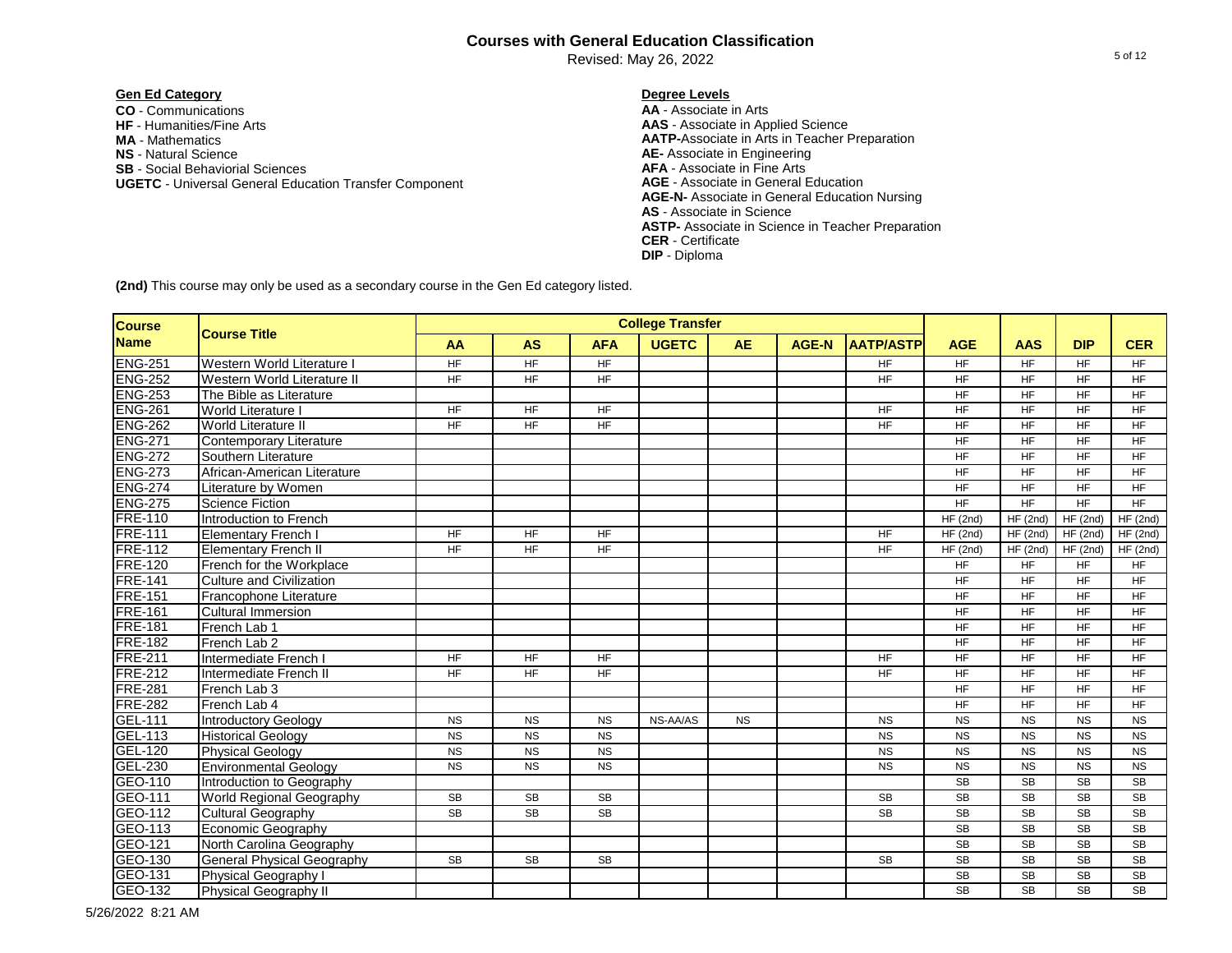Revised: May 26, 2022

### **Gen Ed Category Degree Levels**

**CO** - Communications **AA** - Associate in Arts **NS** - Natural Science **AE-** Associate in Engineering **SB** - Social Behaviorial Sciences **AFA** - Associate in Fine Arts **UGETC - Universal General Education Transfer Component MA** - Mathematics

**AAS** - Associate in Applied Science **AATP-**Associate in Arts in Teacher Preparation **AGE-N-** Associate in General Education Nursing **AS** - Associate in Science **ASTP-** Associate in Science in Teacher Preparation **CER** - Certificate **DIP** - Diploma

| <b>Course</b>  |                                 |           |           |            | <b>College Transfer</b> |           |              |                  |                        |            |            |                        |
|----------------|---------------------------------|-----------|-----------|------------|-------------------------|-----------|--------------|------------------|------------------------|------------|------------|------------------------|
| <b>Name</b>    | <b>Course Title</b>             | <b>AA</b> | <b>AS</b> | <b>AFA</b> | <b>UGETC</b>            | <b>AE</b> | <b>AGE-N</b> | <b>AATP/ASTP</b> | <b>AGE</b>             | <b>AAS</b> | <b>DIP</b> | <b>CER</b>             |
| <b>GER-110</b> | Introduction to German          |           |           |            |                         |           |              |                  | HF(2nd)                | HF(2nd)    | HF(2nd)    | HF(2nd)                |
| <b>GER-111</b> | <b>Elementary German I</b>      | <b>HF</b> | <b>HF</b> | <b>HF</b>  |                         |           |              | <b>HF</b>        | HF(2nd)                | HF(2nd)    | HF(2nd)    | HF(2nd)                |
| <b>GER-112</b> | <b>Elementary German II</b>     | <b>HF</b> | <b>HF</b> | <b>HF</b>  |                         |           |              | <b>HF</b>        | HF(2nd)                | HF(2nd)    | HF(2nd)    | HF(2nd)                |
| <b>GER-141</b> | <b>Culture and Civilization</b> |           |           |            |                         |           |              |                  | <b>HF</b>              | <b>HF</b>  | <b>HF</b>  | <b>HF</b>              |
| <b>GER-181</b> | German Lab 1                    |           |           |            |                         |           |              |                  | <b>HF</b>              | <b>HF</b>  | <b>HF</b>  | <b>HF</b>              |
| <b>GER-182</b> | German Lab 2                    |           |           |            |                         |           |              |                  | <b>HF</b>              | <b>HF</b>  | <b>HF</b>  | <b>HF</b>              |
| <b>GER-211</b> | Intermediate German I           | <b>HF</b> | <b>HF</b> | <b>HF</b>  |                         |           |              | <b>HF</b>        | <b>HF</b>              | <b>HF</b>  | <b>HF</b>  | <b>HF</b>              |
| <b>GER-212</b> | Intermediate German II          | <b>HF</b> | <b>HF</b> | <b>HF</b>  |                         |           |              | <b>HF</b>        | <b>HF</b>              | <b>HF</b>  | <b>HF</b>  | <b>HF</b>              |
| <b>GER-281</b> | German Lab 3                    |           |           |            |                         |           |              |                  | <b>HF</b>              | <b>HF</b>  | <b>HF</b>  | <b>HF</b>              |
| <b>GER-282</b> | German Lab 4                    |           |           |            |                         |           |              |                  | <b>HF</b>              | <b>HF</b>  | <b>HF</b>  | <b>HF</b>              |
| <b>HIS-111</b> | <b>World Civilizations I</b>    | <b>SB</b> | <b>SB</b> | <b>SB</b>  | SB-AA/AS                | <b>SB</b> | <b>SB</b>    | <b>SB</b>        | SB                     | <b>SB</b>  | <b>SB</b>  | <b>SB</b>              |
| <b>HIS-112</b> | <b>World Civilizations II</b>   | <b>SB</b> | <b>SB</b> | <b>SB</b>  | SB-AA/AS                | <b>SB</b> | <b>SB</b>    | <b>SB</b>        | <b>SB</b>              | <b>SB</b>  | <b>SB</b>  | <b>SB</b>              |
| <b>HIS-115</b> | Intro to Global History         | <b>SB</b> | <b>SB</b> | <b>SB</b>  |                         |           |              | <b>SB</b>        | <b>SB</b>              | <b>SB</b>  | <b>SB</b>  | <b>SB</b>              |
| <b>HIS-116</b> | <b>Current World Problems</b>   |           |           |            |                         |           |              |                  | <b>SB</b>              | <b>SB</b>  | <b>SB</b>  | <b>SB</b>              |
| <b>HIS-121</b> | <b>Western Civilization</b>     | <b>SB</b> | <b>SB</b> | <b>SB</b>  |                         |           |              | <b>SB</b>        | <b>SB</b>              | <b>SB</b>  | <b>SB</b>  | <b>SB</b>              |
| <b>HIS-122</b> | <b>Western Civilization II</b>  | <b>SB</b> | <b>SB</b> | <b>SB</b>  |                         |           |              | <b>SB</b>        | SB                     | <b>SB</b>  | <b>SB</b>  | <b>SB</b>              |
| <b>HIS-131</b> | American History I              | <b>SB</b> | SB        | <b>SB</b>  | SB-AA/AS                | <b>SB</b> | <b>SB</b>    | SB               | SB                     | <b>SB</b>  | <b>SB</b>  | <b>SB</b>              |
| <b>HIS-132</b> | American History II             | <b>SB</b> | <b>SB</b> | <b>SB</b>  | SB-AA/AS                | <b>SB</b> | <b>SB</b>    | <b>SB</b>        | <b>SB</b>              | <b>SB</b>  | <b>SB</b>  | <b>SB</b>              |
| <b>HIS-151</b> | <b>Hispanic Civilization</b>    |           |           |            |                         |           |              |                  | <b>SB</b>              | <b>SB</b>  | <b>SB</b>  | <b>SB</b>              |
| <b>HIS-162</b> | Women and History               |           |           |            |                         |           |              |                  | <b>SB</b>              | <b>SB</b>  | <b>SB</b>  | <b>SB</b>              |
| <b>HIS-163</b> | The World Since 1945            |           |           |            |                         |           |              |                  | <b>SB</b>              | <b>SB</b>  | <b>SB</b>  | <b>SB</b>              |
| <b>HIS-164</b> | <b>History of Sports</b>        |           |           |            |                         |           |              |                  | <b>SB</b>              | <b>SB</b>  | <b>SB</b>  | <b>SB</b>              |
| <b>HIS-165</b> | <b>Twentieth-Century World</b>  |           |           |            |                         |           |              |                  | <b>SB</b>              | <b>SB</b>  | <b>SB</b>  | <b>SB</b>              |
| <b>HIS-211</b> | <b>Ancient History</b>          |           |           |            |                         |           |              |                  | <b>SB</b>              | <b>SB</b>  | <b>SB</b>  | <b>SB</b>              |
| <b>HIS-212</b> | <b>Medieval History</b>         |           |           |            |                         |           |              |                  | <b>SB</b>              | <b>SB</b>  | <b>SB</b>  | <b>SB</b>              |
| <b>HIS-216</b> | <b>Twentieth-Century Europe</b> |           |           |            |                         |           |              |                  | <b>SB</b>              | <b>SB</b>  | <b>SB</b>  | <b>SB</b>              |
| <b>HIS-221</b> | African-American History        |           |           |            |                         |           |              |                  | <b>SB</b>              | <b>SB</b>  | <b>SB</b>  | <b>SB</b>              |
| <b>HIS-222</b> | African-American Hist I         |           |           |            |                         |           |              |                  | <b>SB</b>              | <b>SB</b>  | <b>SB</b>  | <b>SB</b>              |
| <b>HIS-223</b> | African-American Hist II        |           |           |            |                         |           |              |                  | <b>SB</b>              | <b>SB</b>  | <b>SB</b>  | <b>SB</b>              |
| <b>HIS-226</b> | The Civil War                   |           |           |            |                         |           |              |                  | <b>SB</b>              | <b>SB</b>  | <b>SB</b>  | <b>SB</b>              |
| <b>HIS-227</b> | <b>Native American History</b>  |           |           |            |                         |           |              |                  | <b>SB</b>              | <b>SB</b>  | <b>SB</b>  | <b>SB</b>              |
| <b>HIS-229</b> | History of the Old South        |           |           |            |                         |           |              |                  | <b>SB</b>              | <b>SB</b>  | <b>SB</b>  | <b>SB</b>              |
| <b>HIS-230</b> | The Changing South              |           |           |            |                         |           |              |                  | <b>SB</b>              | <b>SB</b>  | <b>SB</b>  | <b>SB</b>              |
| <b>HIS-231</b> | <b>Recent American History</b>  |           |           |            |                         |           |              |                  | <b>SB</b>              | <b>SB</b>  | <b>SB</b>  | <b>SB</b>              |
| <b>HIS-233</b> | <b>History of Appalachia</b>    |           |           |            |                         |           |              |                  | $\overline{\text{SB}}$ | <b>SB</b>  | <b>SB</b>  | $\overline{\text{SB}}$ |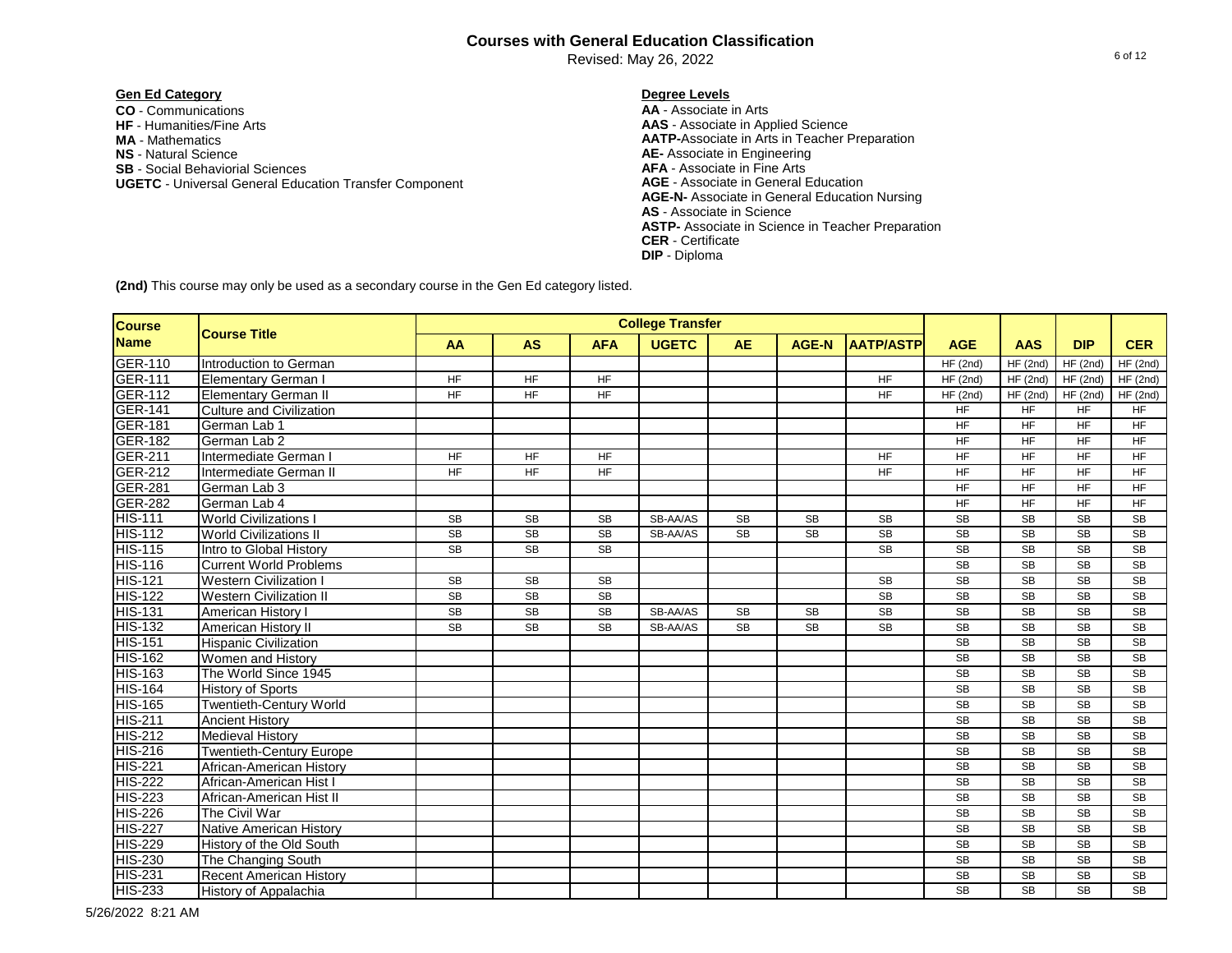Revised: May 26, 2022

# **Gen Ed Category Degree Levels**

**CO** - Communications **AA** - Associate in Arts **NS** - Natural Science **AE-** Associate in Engineering **SB** - Social Behaviorial Sciences **AFA** - Associate in Fine Arts **UGETC - Universal General Education Transfer Component MA** - Mathematics

**AAS** - Associate in Applied Science **AATP-**Associate in Arts in Teacher Preparation **AGE-N-** Associate in General Education Nursing **AS** - Associate in Science **ASTP-** Associate in Science in Teacher Preparation **CER** - Certificate **DIP** - Diploma

| <b>Course</b>  |                                  |                |                |                | <b>College Transfer</b> |           |              |                  |                |                |                |                |
|----------------|----------------------------------|----------------|----------------|----------------|-------------------------|-----------|--------------|------------------|----------------|----------------|----------------|----------------|
| <b>Name</b>    | <b>Course Title</b>              | <b>AA</b>      | <b>AS</b>      | <b>AFA</b>     | <b>UGETC</b>            | <b>AE</b> | <b>AGE-N</b> | <b>AATP/ASTP</b> | <b>AGE</b>     | <b>AAS</b>     | <b>DIP</b>     | <b>CER</b>     |
| <b>HIS-236</b> | North Carolina History           |                |                |                |                         |           |              |                  | <b>SB</b>      | <b>SB</b>      | <b>SB</b>      | SB             |
| <b>HIS-237</b> | The American Revolution          |                |                |                |                         |           |              |                  | <b>SB</b>      | <b>SB</b>      | <b>SB</b>      | <b>SB</b>      |
| <b>HIS-260</b> | <b>History of Africa</b>         |                |                |                |                         |           |              |                  | SB             | <b>SB</b>      | <b>SB</b>      | <b>SB</b>      |
| <b>HIS-261</b> | East Asian History               |                |                |                |                         |           |              |                  | <b>SB</b>      | <b>SB</b>      | <b>SB</b>      | <b>SB</b>      |
| <b>HIS-262</b> | <b>Middle East History</b>       |                |                |                |                         |           |              |                  | SB             | <b>SB</b>      | <b>SB</b>      | <b>SB</b>      |
| <b>HIS 275</b> | <b>History of Terrorism</b>      |                |                |                |                         |           |              |                  | <b>SB</b>      | <b>SB</b>      | <b>SB</b>      | <b>SB</b>      |
| <b>HUM-110</b> | <b>Technology and Society</b>    | <b>HF</b>      | <b>HF</b>      | $H_{\text{F}}$ |                         | <b>HF</b> | <b>HF</b>    | <b>HF</b>        | $H_{\text{F}}$ | $H_{\text{F}}$ | $H_{\text{F}}$ | $H_{\text{F}}$ |
| <b>HUM-115</b> | <b>Critical Thinking</b>         | <b>HF</b>      | $H_{\text{F}}$ | $H_{\text{F}}$ |                         |           | <b>HF</b>    | <b>HF</b>        | $H_{\text{F}}$ | $H_{\text{F}}$ | $H_{\text{F}}$ | $H_{\text{F}}$ |
| <b>HUM-120</b> | <b>Cultural Studies</b>          | <b>HF</b>      | <b>HF</b>      | <b>HF</b>      |                         |           |              | <b>HF</b>        | <b>HF</b>      | <b>HF</b>      | <b>HF</b>      | <b>HF</b>      |
| <b>HUM-121</b> | The Nature of America            | <b>HF</b>      | $H_{\text{F}}$ | $H_{\text{F}}$ |                         |           |              | <b>HF</b>        | HF             | <b>HF</b>      | <b>HF</b>      | <b>HF</b>      |
| <b>HUM-122</b> | Southern Culture                 | <b>HF</b>      | <b>HF</b>      | <b>HF</b>      |                         |           |              | <b>HF</b>        | <b>HF</b>      | <b>HF</b>      | <b>HF</b>      | <b>HF</b>      |
| <b>HUM-123</b> | Appalachian Culture              |                |                |                |                         |           |              |                  | <b>HF</b>      | <b>HF</b>      | <b>HF</b>      | <b>HF</b>      |
| <b>HUM-130</b> | Myth in Human Culture            | <b>HF</b>      | <b>HF</b>      | <b>HF</b>      |                         |           |              | <b>HF</b>        | <b>HF</b>      | <b>HF</b>      | <b>HF</b>      | <b>HF</b>      |
| <b>HUM-140</b> | <b>History of Architecture</b>   |                |                |                |                         |           |              |                  | <b>HF</b>      | <b>HF</b>      | <b>HF</b>      | <b>HF</b>      |
| <b>HUM-150</b> | American Women's Studies         | <b>HF</b>      | <b>HF</b>      | <b>HF</b>      |                         |           |              | <b>HF</b>        | <b>HF</b>      | <b>HF</b>      | <b>HF</b>      | <b>HF</b>      |
| <b>HUM-160</b> | Introduction to Film             | HF             | <b>HF</b>      | <b>HF</b>      |                         |           |              | <b>HF</b>        | <b>HF</b>      | <b>HF</b>      | <b>HF</b>      | <b>HF</b>      |
| <b>HUM-161</b> | <b>Advanced Film Studies</b>     | <b>HF</b>      | <b>HF</b>      | <b>HF</b>      |                         |           |              | <b>HF</b>        | <b>HF</b>      | <b>HF</b>      | <b>HF</b>      | <b>HF</b>      |
| <b>HUM-170</b> | The Holocaust                    |                |                |                |                         |           |              |                  | HF             | <b>HF</b>      | <b>HF</b>      | <b>HF</b>      |
| <b>HUM-211</b> | <b>Humanities I</b>              | HF             | <b>HF</b>      | <b>HF</b>      |                         |           |              | <b>HF</b>        | HF             | <b>HF</b>      | <b>HF</b>      | <b>HF</b>      |
| <b>HUM-212</b> | <b>Humanities II</b>             | <b>HF</b>      | <b>HF</b>      | <b>HF</b>      |                         |           |              | <b>HF</b>        | HF             | <b>HF</b>      | <b>HF</b>      | <b>HF</b>      |
| <b>HUM-220</b> | Human Values and Meaning         | $H_{\text{F}}$ | <b>HF</b>      | <b>HF</b>      |                         |           |              | <b>HF</b>        | $H_{\text{F}}$ | <b>HF</b>      | <b>HF</b>      | <b>HF</b>      |
| <b>HUM-230</b> | Leadership Development           |                |                |                |                         |           |              |                  | $H_{\text{F}}$ | HF             | H <sub>F</sub> | <b>HF</b>      |
| <b>IMS-121</b> | <b>Integrated Math/Physics I</b> |                |                |                |                         |           |              |                  | MA, NS         | MA, NS         | MA, NS         | MA, NS         |
| <b>IRI-111</b> | Elementary Irish I               | <b>HF</b>      | <b>HF</b>      | HF             |                         |           |              | <b>HF</b>        | HF(2nd)        | HF(2nd)        | HF(2nd)        | HF(2nd)        |
| <b>IRI-112</b> | Elementary Irish II              | <b>HF</b>      | <b>HF</b>      | <b>HF</b>      |                         |           |              | <b>HF</b>        | HF(2nd)        | HF(2nd)        | HF(2nd)        | HF(2nd)        |
| <b>IRI-211</b> | Intermediate Irish I             | <b>HF</b>      | <b>HF</b>      | <b>HF</b>      |                         |           |              | <b>HF</b>        | HF(2nd)        | HF(2nd)        | HF(2nd)        | HF(2nd)        |
| <b>IRI-212</b> | Intermediate Irish II            | <b>HF</b>      | <b>HF</b>      | <b>HF</b>      |                         |           |              | <b>HF</b>        | HF(2nd)        | HF(2nd)        | HF(2nd)        | HF(2nd)        |
| <b>ITA-110</b> | Introduction to Italian          |                |                |                |                         |           |              |                  | HF(2nd)        | HF(2nd)        | HF(2nd)        | HF(2nd)        |
| <b>ITA-111</b> | Elementary Italian I             | HF             | <b>HF</b>      | <b>HF</b>      |                         |           |              | <b>HF</b>        | HF(2nd)        | HF(2nd)        | HF(2nd)        | HF(2nd)        |
| <b>ITA-112</b> | Elementary Italian II            | $H_{\text{F}}$ | HF             | $H_{\text{F}}$ |                         |           |              | $H_{\text{F}}$   | HF(2nd)        | HF(2nd)        | HF(2nd)        | HF(2nd)        |
| <b>ITA-181</b> | Italian Lab 1                    |                |                |                |                         |           |              |                  | <b>HF</b>      | <b>HF</b>      | <b>HF</b>      | <b>HF</b>      |
| <b>ITA-182</b> | Italian Lab 2                    |                |                |                |                         |           |              |                  | <b>HF</b>      | <b>HF</b>      | <b>HF</b>      | <b>HF</b>      |
| <b>ITA-211</b> | Intermediate Italian I           | <b>HF</b>      | <b>HF</b>      | <b>HF</b>      |                         |           |              | <b>HF</b>        | <b>HF</b>      | <b>HF</b>      | <b>HF</b>      | <b>HF</b>      |
| <b>ITA-212</b> | Intermediate Italian II          | <b>HF</b>      | <b>HF</b>      | <b>HF</b>      |                         |           |              | <b>HF</b>        | <b>HF</b>      | <b>HF</b>      | <b>HF</b>      | <b>HF</b>      |
| <b>ITA-281</b> | Italian Lab 3                    |                |                |                |                         |           |              |                  | <b>HF</b>      | <b>HF</b>      | <b>HF</b>      | <b>HF</b>      |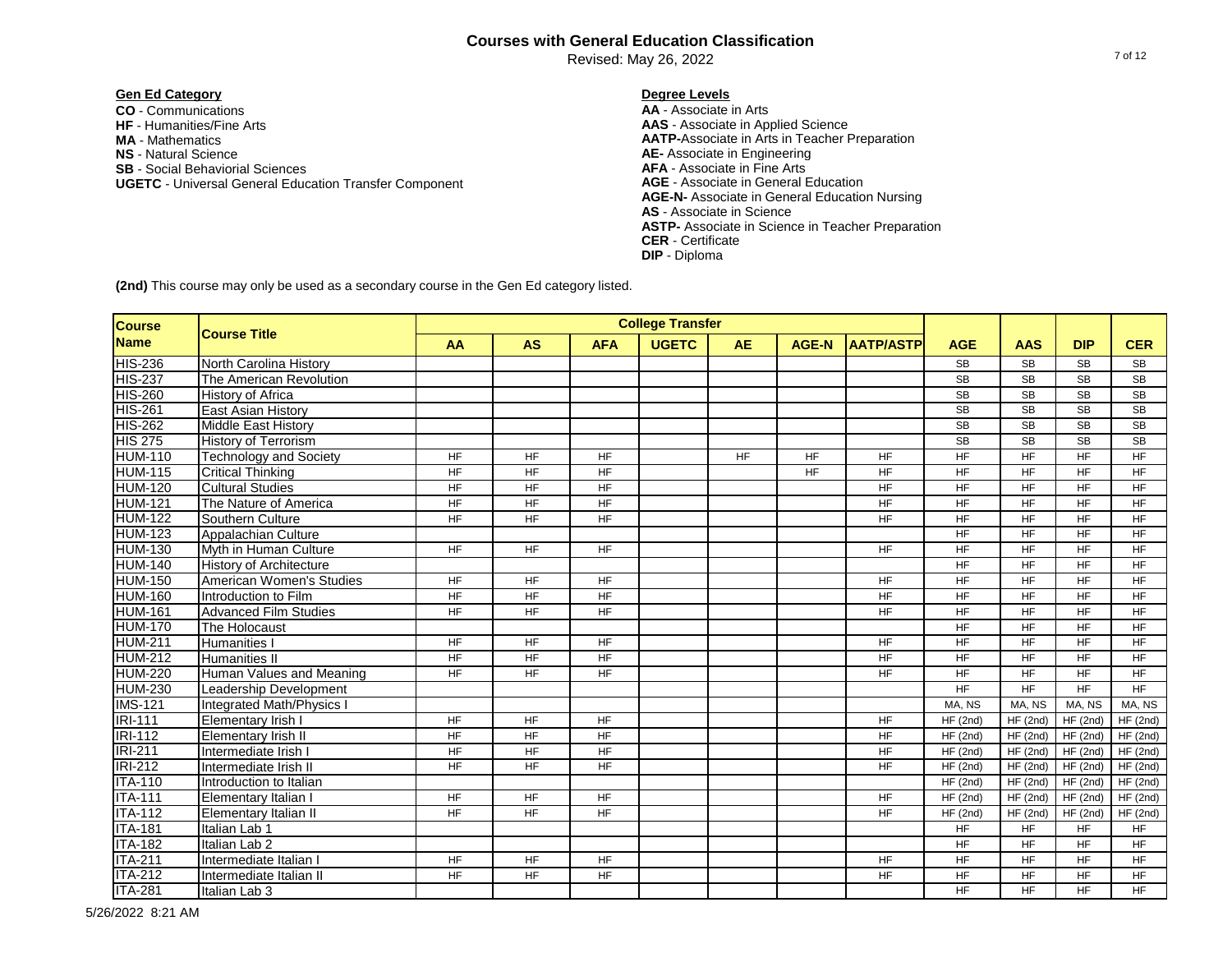Revised: May 26, 2022

# **Gen Ed Category Degree Levels**

**CO** - Communications **AA** - Associate in Arts **NS** - Natural Science **AE-** Associate in Engineering **SB** - Social Behaviorial Sciences **AFA** - Associate in Fine Arts **UGETC - Universal General Education Transfer Component MA** - Mathematics

**AAS** - Associate in Applied Science **AATP-**Associate in Arts in Teacher Preparation **AGE-N-** Associate in General Education Nursing **AS** - Associate in Science **ASTP-** Associate in Science in Teacher Preparation **CER** - Certificate **DIP** - Diploma

| Course         |                                 |                 |                |                 | <b>College Transfer</b> |           |              |                  |                |                       |                |                |
|----------------|---------------------------------|-----------------|----------------|-----------------|-------------------------|-----------|--------------|------------------|----------------|-----------------------|----------------|----------------|
| <b>Name</b>    | <b>Course Title</b>             | AA              | <b>AS</b>      | <b>AFA</b>      | <b>UGETC</b>            | <b>AE</b> | <b>AGE-N</b> | <b>AATP/ASTP</b> | <b>AGE</b>     | <b>AAS</b>            | <b>DIP</b>     | <b>CER</b>     |
| <b>ITA-282</b> | Italian Lab 4                   |                 |                |                 |                         |           |              |                  | $H_{\text{F}}$ | HF                    | $H_{\text{F}}$ | $H_{\text{F}}$ |
| <b>JPN-111</b> | Elementary Japanese I           | <b>HF</b>       | <b>HF</b>      | <b>HF</b>       |                         |           |              | <b>HF</b>        | HF(2nd)        | $HF$ (2nd)            | HF (2nd)       | HF(2nd)        |
| <b>JPN-112</b> | Elementary Japanese II          | <b>HF</b>       | $H_{\text{F}}$ | $H_{\text{F}}$  |                         |           |              | <b>HF</b>        | HF(2nd)        | HF(2nd)               | HF(2nd)        | HF(2nd)        |
| <b>JPN-211</b> | Intermediate Japanese I         | <b>HF</b>       | <b>HF</b>      | <b>HF</b>       |                         |           |              | <b>HF</b>        | <b>HF</b>      | <b>HF</b>             | <b>HF</b>      | <b>HF</b>      |
| <b>JPN-212</b> | Intermediate Japanese II        | <b>HF</b>       | <b>HF</b>      | <b>HF</b>       |                         |           |              | <b>HF</b>        | <b>HF</b>      | <b>HF</b>             | <b>HF</b>      | $H_{\text{F}}$ |
| <b>LAT-111</b> | <b>Elementary Latin I</b>       | HF              | <b>HF</b>      | H <sub>F</sub>  |                         |           |              | HF               | HF(2nd)        | HF(2nd)               | HF(2nd)        | HF(2nd)        |
| <b>LAT-112</b> | <b>Elementary Latin II</b>      | $\overline{HF}$ | H <sub>F</sub> | $H_{\text{F}}$  |                         |           |              | <b>HF</b>        | HF(2nd)        | $\overline{HF}$ (2nd) | HF(2nd)        | HF(2nd)        |
| <b>LAT-141</b> | <b>Culture and Civilization</b> | H <sub>F</sub>  | $H_{\text{F}}$ | $\overline{HF}$ |                         |           |              | $H_{\text{F}}$   | <b>HF</b>      | H <sub>F</sub>        | <b>HF</b>      | <b>HF</b>      |
| <b>LAT-142</b> | Lit. & the Roman Republic       | $H_{\text{F}}$  | $H_{\text{F}}$ | $H_{\text{F}}$  |                         |           |              | $H_{\text{F}}$   | <b>HF</b>      | H <sub>F</sub>        | $H_{\text{F}}$ | $H_{\text{F}}$ |
| <b>LAT-181</b> | Latin Lab I                     |                 |                |                 |                         |           |              |                  | $H_{\text{F}}$ | H <sub>F</sub>        | $H_{\text{F}}$ | $H_{\text{F}}$ |
| <b>LAT-182</b> | Latin Lab II                    |                 |                |                 |                         |           |              |                  | <b>HF</b>      | <b>HF</b>             | <b>HF</b>      | <b>HF</b>      |
| <b>LAT-211</b> | Intermediate Latin I            | <b>HF</b>       | <b>HF</b>      | <b>HF</b>       |                         |           |              | <b>HF</b>        | <b>HF</b>      | <b>HF</b>             | <b>HF</b>      | <b>HF</b>      |
| <b>LAT-212</b> | Intermediate Latin II           | <b>HF</b>       | <b>HF</b>      | <b>HF</b>       |                         |           |              | <b>HF</b>        | <b>HF</b>      | <b>HF</b>             | <b>HF</b>      | <b>HF</b>      |
| <b>LAT-231</b> | Reading and Composition         | H <sub>F</sub>  | H <sub>F</sub> | $H_{\text{F}}$  |                         |           |              | HF               | HF             | <b>HF</b>             | <b>HF</b>      | <b>HF</b>      |
| <b>LAT-232</b> | <b>Imperial Literature</b>      | H <sub>F</sub>  | <b>HF</b>      | <b>HF</b>       |                         |           |              | <b>HF</b>        | HF             | <b>HF</b>             | <b>HF</b>      | <b>HF</b>      |
| <b>LAT-281</b> | Latin Lab 3                     |                 |                |                 |                         |           |              |                  | $H_{\text{F}}$ | <b>HF</b>             | <b>HF</b>      | <b>HF</b>      |
| <b>LAT-282</b> | Latin Lab 4                     |                 |                |                 |                         |           |              |                  | $H_{\text{F}}$ | <b>HF</b>             | <b>HF</b>      | <b>HF</b>      |
| <b>MAT-110</b> | <b>Mathematical Measurement</b> |                 |                |                 |                         |           |              |                  | <b>MA</b>      | <b>MA</b>             | <b>MA</b>      | MA             |
| <b>MAT-121</b> | Algebra/Trigonometry I          |                 |                |                 |                         |           |              |                  | <b>MA</b>      | <b>MA</b>             | MA             | MA             |
| <b>MAT-122</b> | Algebra/Trigonometry II         |                 |                |                 |                         |           |              |                  | <b>MA</b>      | <b>MA</b>             | <b>MA</b>      | MA             |
| <b>MAT-141</b> | <b>Mathematical Concepts I</b>  | MA              | MA             | <b>MA</b>       |                         |           |              | MA               | MA             | <b>MA</b>             | <b>MA</b>      | <b>MA</b>      |
| <b>MAT-142</b> | <b>Mathematical Concepts II</b> | MA              | MA             | MA              |                         |           |              | MA               | MA             | MA                    | MA             | MA             |
| <b>MAT-143</b> | <b>Quantitative Literacy</b>    | <b>MA</b>       | MA             | MA              | MA-AA                   |           | MA           | MA               | MA             | MA                    | MA             | <b>MA</b>      |
| <b>MAT-152</b> | <b>Statistical Methods I</b>    | <b>MA</b>       | MA             | <b>MA</b>       | MA-AA                   |           | MA           | MA               | <b>MA</b>      | MA                    | MA             | <b>MA</b>      |
| <b>MAT-171</b> | Precalculus Algebra             | <b>MA</b>       | <b>MA</b>      | <b>MA</b>       | MA-AA/AS                |           | <b>MA</b>    | <b>MA</b>        | <b>MA</b>      | <b>MA</b>             | MA             | <b>MA</b>      |
| <b>MAT-172</b> | <b>Precalculus Trigonometry</b> | <b>MA</b>       | <b>MA</b>      | <b>MA</b>       | MA-AS                   |           |              | <b>MA</b>        | <b>MA</b>      | <b>MA</b>             | <b>MA</b>      | <b>MA</b>      |
| <b>MAT-223</b> | <b>Applied Calculus</b>         |                 |                |                 |                         |           |              |                  | <b>MA</b>      | <b>MA</b>             | MA             | <b>MA</b>      |
| <b>MAT-263</b> | <b>Brief Calculus</b>           | MA              | MA             | MA              | MA-AS                   |           |              | MA               | <b>MA</b>      | <b>MA</b>             | MA             | <b>MA</b>      |
| <b>MAT-271</b> | Calculus I                      | MA              | MA             | MA              | MA-AS                   | MA        |              | MA               | MA             | <b>MA</b>             | MA             | MA             |
| <b>MAT-272</b> | <b>Calculus II</b>              | <b>MA</b>       | MA             | <b>MA</b>       | MA-AS                   | <b>MA</b> |              | <b>MA</b>        | <b>MA</b>      | <b>MA</b>             | MA             | <b>MA</b>      |
| <b>MAT-273</b> | <b>Calculus III</b>             | MA              | MA             | <b>MA</b>       |                         | <b>MA</b> |              | MA               | <b>MA</b>      | <b>MA</b>             | MA             | <b>MA</b>      |
| <b>MAT-280</b> | Linear Algebra                  |                 |                |                 |                         |           |              |                  | <b>MA</b>      | <b>MA</b>             | <b>MA</b>      | <b>MA</b>      |
| <b>MAT-285</b> | <b>Differential Equations</b>   |                 |                |                 |                         |           |              |                  | MA             | <b>MA</b>             | <b>MA</b>      | <b>MA</b>      |
| <b>MUS-110</b> | <b>Music Appreciation</b>       | <b>HF</b>       | <b>HF</b>      | <b>HF</b>       | HF-AA/AS                | <b>HF</b> | <b>HF</b>    | <b>HF</b>        | HF             | <b>HF</b>             | <b>HF</b>      | <b>HF</b>      |
| <b>MUS-111</b> | <b>Fundamentals of Music</b>    |                 |                |                 |                         |           |              |                  | <b>HF</b>      | <b>HF</b>             | <b>HF</b>      | <b>HF</b>      |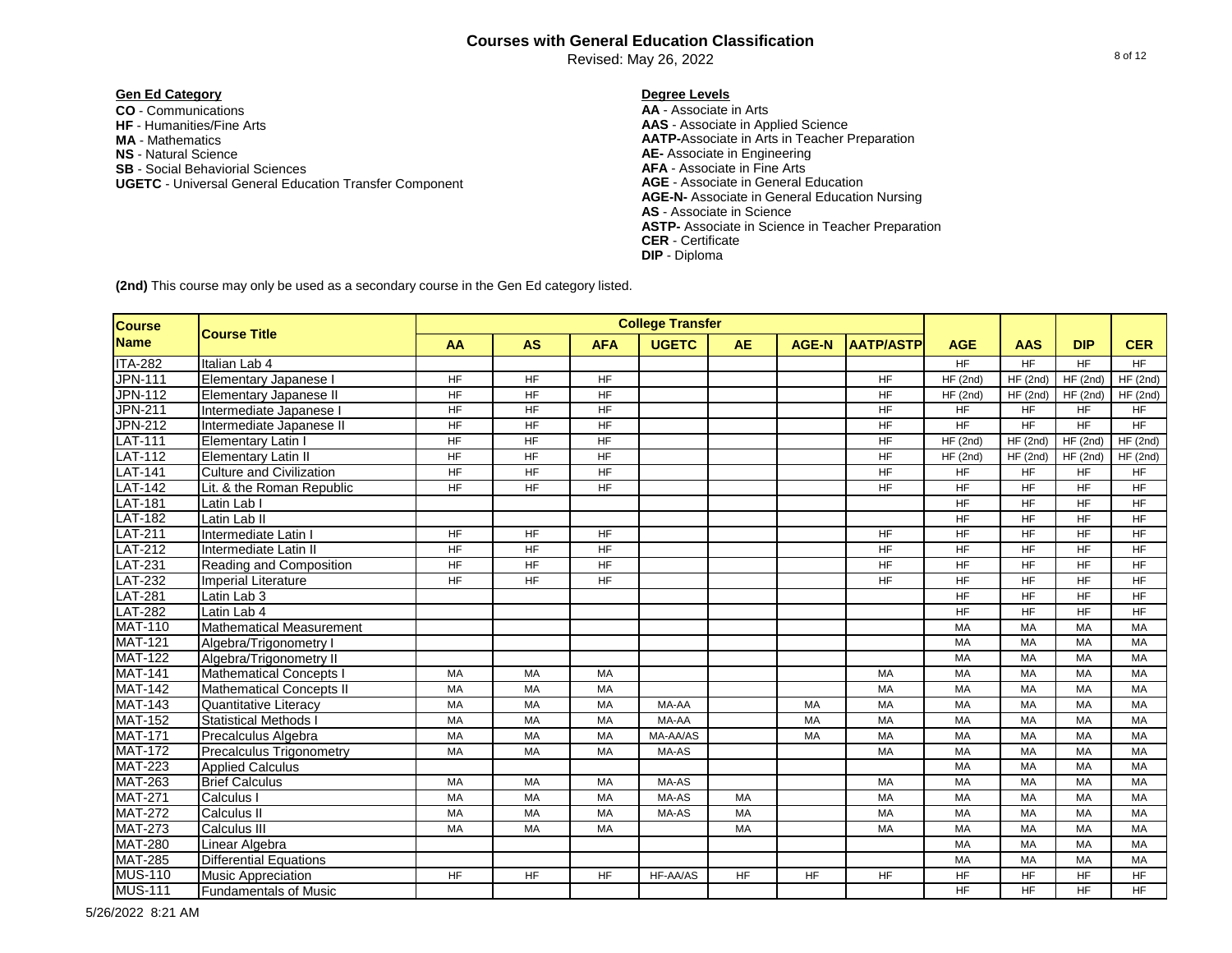Revised: May 26, 2022

# **Gen Ed Category Degree Levels**

**CO** - Communications **AA** - Associate in Arts **NS** - Natural Science **AE-** Associate in Engineering **SB** - Social Behaviorial Sciences **AFA** - Associate in Fine Arts **UGETC - Universal General Education Transfer Component MA** - Mathematics

**AAS** - Associate in Applied Science **AATP-**Associate in Arts in Teacher Preparation **AGE-N-** Associate in General Education Nursing **AS** - Associate in Science **ASTP-** Associate in Science in Teacher Preparation **CER** - Certificate **DIP** - Diploma

**(2nd)** This course may only be used as a secondary course in the Gen Ed category listed.

| <b>Course</b>   |                                  |                 |                |            | <b>College Transfer</b> |           |                |                  |                 |                 |                 |                |
|-----------------|----------------------------------|-----------------|----------------|------------|-------------------------|-----------|----------------|------------------|-----------------|-----------------|-----------------|----------------|
| <b>Name</b>     | <b>Course Title</b>              | AA              | <b>AS</b>      | <b>AFA</b> | <b>UGETC</b>            | <b>AE</b> | <b>AGE-N</b>   | <b>AATP/ASTP</b> | <b>AGE</b>      | <b>AAS</b>      | <b>DIP</b>      | <b>CER</b>     |
| <b>MUS-112</b>  | Introduction to Jazz             | $\overline{HF}$ | $H_{\text{F}}$ | HF         | HF-AA/AS                | HF        | $H_{\text{F}}$ | $H_{\text{F}}$   | $H_F$           | HF.             | $\overline{HF}$ | $H_{\text{F}}$ |
| <b>MUS-113</b>  | American Music                   | $H_{\text{F}}$  | $H_{\text{F}}$ | HF         |                         |           |                | $H_{\text{F}}$   | $H_F$           | <b>HF</b>       | $\overline{HF}$ | $H_{\text{F}}$ |
| <b>MUS-114</b>  | Non-Western Music                | $\overline{HF}$ | $H_{\text{F}}$ | HF         |                         |           |                | $H_{\text{F}}$   | $\overline{HF}$ | <b>HF</b>       | $\overline{HF}$ | $H_{\text{F}}$ |
| <b>MUS-121</b>  | Music Theory I                   |                 |                |            |                         |           |                |                  | <b>HF</b>       | <b>HF</b>       | <b>HF</b>       | <b>HF</b>      |
| <b>MUS-122</b>  | Music Theory II                  |                 |                |            |                         |           |                |                  | <b>HF</b>       | <b>HF</b>       | <b>HF</b>       | <b>HF</b>      |
| <b>MUS-125</b>  | <b>Aural Skills I</b>            |                 |                |            |                         |           |                |                  | <b>HF</b>       | <b>HF</b>       | <b>HF</b>       | <b>HF</b>      |
| <b>MUS-126</b>  | <b>Aural Skills II</b>           |                 |                |            |                         |           |                |                  | HF              | <b>HF</b>       | <b>HF</b>       | <b>HF</b>      |
| <b>MUS-210</b>  | <b>History of Rock Music</b>     | HF              | HF             | HF         |                         |           |                | <b>HF</b>        | HF              | <b>HF</b>       | <b>HF</b>       | <b>HF</b>      |
| <b>MUS-211</b>  | <b>History of Country Music</b>  | <b>HF</b>       | <b>HF</b>      | <b>HF</b>  |                         |           |                | <b>HF</b>        | <b>HF</b>       | <b>HF</b>       | <b>HF</b>       | <b>HF</b>      |
| <b>MUS-212</b>  | American Musical Theatre         | HF              | <b>HF</b>      | <b>HF</b>  |                         |           |                | <b>HF</b>        |                 |                 |                 |                |
| <b>MUS-213</b>  | Opera and Musical Theatre        | <b>HF</b>       | <b>HF</b>      | <b>HF</b>  |                         |           |                | HF               | HF              | <b>HF</b>       | <b>HF</b>       | <b>HF</b>      |
| <b>MUS-225</b>  | <b>Aural Skills III</b>          |                 |                |            |                         |           |                |                  | $H_F$           | $\overline{HF}$ | $H_{\text{F}}$  | $H_{\text{F}}$ |
| <b>MUS-226</b>  | <b>Aural Skills IV</b>           |                 |                |            |                         |           |                |                  | <b>HF</b>       | <b>HF</b>       | <b>HF</b>       | <b>HF</b>      |
| <b>PHI-210</b>  | <b>History of Philosophy</b>     | <b>HF</b>       | <b>HF</b>      | HF.        |                         |           |                | <b>HF</b>        | <b>HF</b>       | <b>HF</b>       | <b>HF</b>       | $H_{\text{F}}$ |
| <b>PHI-215</b>  | <b>Philosophical Issues</b>      | HF              | <b>HF</b>      | <b>HF</b>  | HF-AA/AS                | <b>HF</b> | <b>HF</b>      | <b>HF</b>        | <b>HF</b>       | <b>HF</b>       | <b>HF</b>       | <b>HF</b>      |
| <b>PHI-220</b>  | Western Philosophy I             | <b>HF</b>       | <b>HF</b>      | <b>HF</b>  |                         |           |                | <b>HF</b>        | <b>HF</b>       | <b>HF</b>       | <b>HF</b>       | <b>HF</b>      |
| <b>PHI-221</b>  | Western Philosophy II            |                 |                |            |                         |           |                |                  | <b>HF</b>       | <b>HF</b>       | <b>HF</b>       | <b>HF</b>      |
| <b>PHI-230</b>  | Introduction to Logic            | <b>HF</b>       | <b>HF</b>      | <b>HF</b>  |                         |           |                | <b>HF</b>        | <b>HF</b>       | <b>HF</b>       | $\overline{HF}$ | <b>HF</b>      |
| <b>PHI-240</b>  | Introduction to Ethics           | <b>HF</b>       | <b>HF</b>      | <b>HF</b>  | HF-AA/AS                | <b>HF</b> | <b>HF</b>      | <b>HF</b>        | <b>HF</b>       | <b>HF</b>       | <b>HF</b>       | <b>HF</b>      |
| <b>PHS-110</b>  | Survey of Phys Science           |                 |                |            |                         |           |                |                  | <b>NS</b>       | <b>NS</b>       | <b>NS</b>       | <b>NS</b>      |
| <b>PHS-121</b>  | <b>Applied Physical Sci I</b>    |                 |                |            |                         |           |                |                  | <b>NS</b>       | <b>NS</b>       | <b>NS</b>       | <b>NS</b>      |
| <b>PHS-130</b>  | <b>Earth Science</b>             |                 |                |            |                         |           |                |                  | <b>NS</b>       | <b>NS</b>       | <b>NS</b>       | <b>NS</b>      |
| <b>PHY-101</b>  | <b>Fundamentals of Physics I</b> |                 |                |            |                         |           |                |                  |                 |                 | <b>NS</b>       | <b>NS</b>      |
| <b>PHY-110</b>  | <b>Conceptual Physics</b>        | <b>NS</b>       | <b>NS</b>      | <b>NS</b>  | NS-AA/AS                |           |                | <b>NS</b>        | <b>NS</b>       | <b>NS</b>       | <b>NS</b>       | <b>NS</b>      |
| <b>PHY-110A</b> | <b>Conceptual Physics Lab</b>    | <b>NS</b>       | <b>NS</b>      | <b>NS</b>  | NS-AA/AS                |           |                | <b>NS</b>        | <b>NS</b>       | <b>NS</b>       | <b>NS</b>       | <b>NS</b>      |
| <b>PHY-121</b>  | <b>Applied Physics I</b>         |                 |                |            |                         |           |                |                  | <b>NS</b>       | <b>NS</b>       | <b>NS</b>       | <b>NS</b>      |
| <b>PHY-122</b>  | <b>Applied Physics II</b>        |                 |                |            |                         |           |                |                  | <b>NS</b>       | <b>NS</b>       | <b>NS</b>       | <b>NS</b>      |
| <b>PHY-125</b>  | <b>Health Sciences Physics</b>   |                 |                |            |                         |           |                |                  | <b>NS</b>       | <b>NS</b>       | <b>NS</b>       | <b>NS</b>      |
| <b>PHY-131</b>  | Physics-Mechanics                |                 |                |            |                         |           |                |                  | <b>NS</b>       | <b>NS</b>       | <b>NS</b>       | <b>NS</b>      |
| <b>PHY-132</b>  | Physics-Elec & Magnetism         |                 |                |            |                         |           |                |                  | <b>NS</b>       | <b>NS</b>       | <b>NS</b>       | <b>NS</b>      |
| <b>PHY-133</b>  | Physics-Sound & Light            |                 |                |            |                         |           |                |                  | <b>NS</b>       | <b>NS</b>       | <b>NS</b>       | <b>NS</b>      |
| <b>PHY-151</b>  | <b>College Physics I</b>         | <b>NS</b>       | <b>NS</b>      | <b>NS</b>  | NS-AS                   |           |                | <b>NS</b>        | <b>NS</b>       | <b>NS</b>       | <b>NS</b>       | <b>NS</b>      |
| <b>PHY-152</b>  | <b>College Physics II</b>        | <b>NS</b>       | <b>NS</b>      | <b>NS</b>  | NS-AS                   |           |                | <b>NS</b>        | <b>NS</b>       | <b>NS</b>       | <b>NS</b>       | <b>NS</b>      |
| <b>PHY-251</b>  | <b>General Physics I</b>         | <b>NS</b>       | <b>NS</b>      | <b>NS</b>  | NS-AS                   | <b>NS</b> |                | <b>NS</b>        | <b>NS</b>       | <b>NS</b>       | <b>NS</b>       | <b>NS</b>      |
| <b>PHY-252</b>  | <b>General Physics II</b>        | <b>NS</b>       | <b>NS</b>      | <b>NS</b>  | NS-AS                   | <b>NS</b> |                | <b>NS</b>        | <b>NS</b>       | <b>NS</b>       | <b>NS</b>       | <b>NS</b>      |

5/26/2022 8:21 AM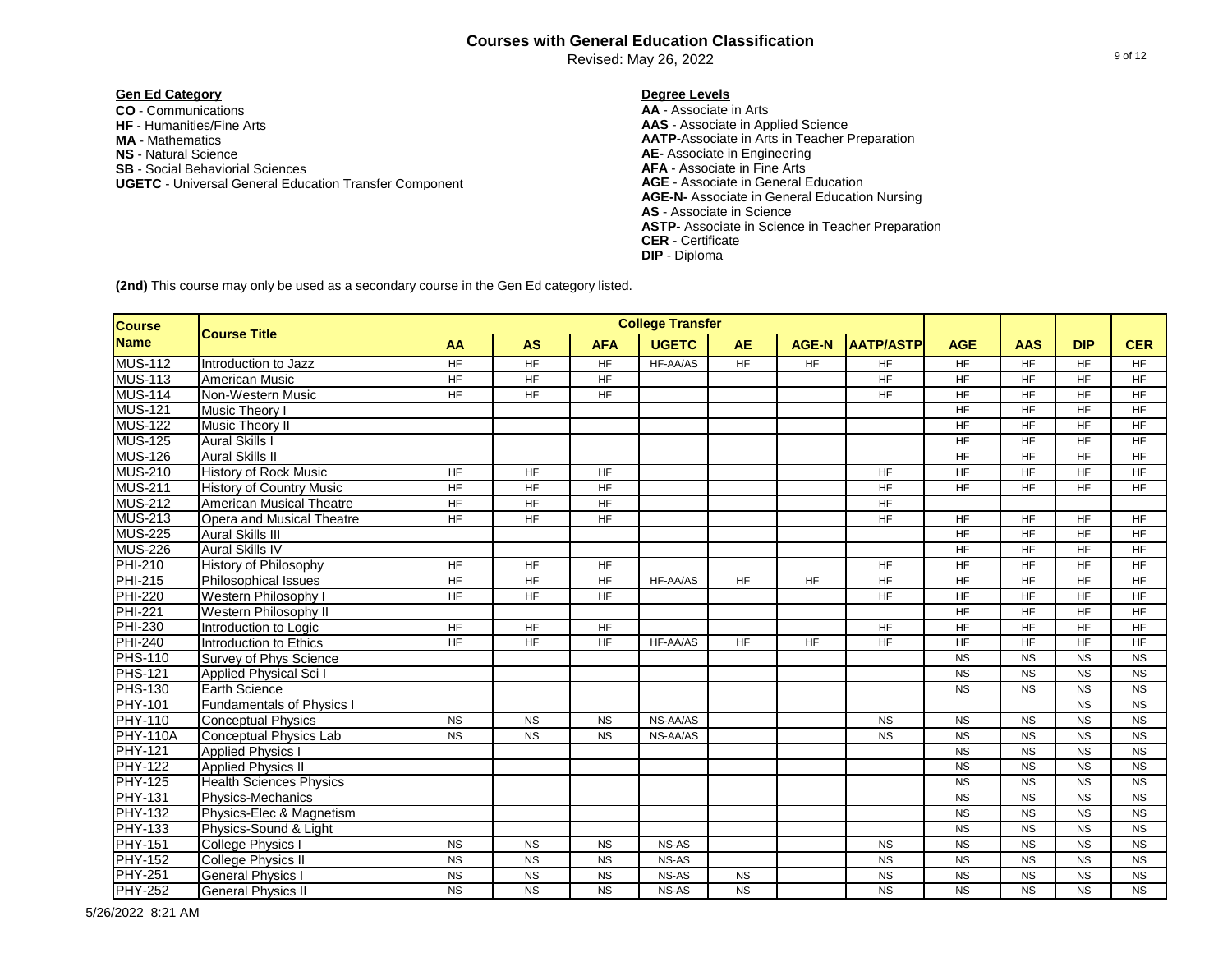Revised: May 26, 2022

# **Gen Ed Category Degree Levels**

**CO** - Communications **AA** - Associate in Arts **NS** - Natural Science **AE-** Associate in Engineering **SB** - Social Behaviorial Sciences **AFA** - Associate in Fine Arts **UGETC - Universal General Education Transfer Component MA** - Mathematics

**AAS** - Associate in Applied Science **AATP-**Associate in Arts in Teacher Preparation **AGE-N-** Associate in General Education Nursing **AS** - Associate in Science **ASTP-** Associate in Science in Teacher Preparation **CER** - Certificate **DIP** - Diploma

| <b>Course</b>  |                                 |                 |                        |                        | <b>College Transfer</b> |           |              |                        |                        |                        |                        |                        |
|----------------|---------------------------------|-----------------|------------------------|------------------------|-------------------------|-----------|--------------|------------------------|------------------------|------------------------|------------------------|------------------------|
| <b>Name</b>    | <b>Course Title</b>             | <b>AA</b>       | <b>AS</b>              | <b>AFA</b>             | <b>UGETC</b>            | <b>AE</b> | <b>AGE-N</b> | <b>AATP/ASTP</b>       | <b>AGE</b>             | <b>AAS</b>             | <b>DIP</b>             | <b>CER</b>             |
| <b>POL-110</b> | <b>Intro Political Science</b>  | <b>SB</b>       | SB                     | <b>SB</b>              |                         |           |              | <b>SB</b>              | SB                     | <b>SB</b>              | <b>SB</b>              | SB                     |
| <b>POL-120</b> | American Government             | <b>SB</b>       | $\overline{\text{SB}}$ | $\overline{\text{SB}}$ | SB-AA/AS                | <b>SB</b> | <b>SB</b>    | $\overline{\text{SB}}$ | <b>SB</b>              | $\overline{\text{SB}}$ | <b>SB</b>              | <b>SB</b>              |
| <b>POL-130</b> | State & Local Government        |                 |                        |                        |                         |           |              |                        | SB                     | <b>SB</b>              | <b>SB</b>              | <b>SB</b>              |
| <b>POL-210</b> | <b>Comparative Government</b>   | <b>SB</b>       | <b>SB</b>              | SB                     |                         |           |              | <b>SB</b>              | SB                     | <b>SB</b>              | <b>SB</b>              | <b>SB</b>              |
| <b>POL-220</b> | <b>International Relations</b>  | <b>SB</b>       | $\overline{\text{SB}}$ | $\overline{\text{SB}}$ |                         |           |              | <b>SB</b>              | SB                     | <b>SB</b>              | <b>SB</b>              | <b>SB</b>              |
| <b>POL-250</b> | Intro to Political Theory       |                 |                        |                        |                         |           |              |                        | SB                     | <b>SB</b>              | <b>SB</b>              | <b>SB</b>              |
| <b>POR-111</b> | <b>Elementary Portuguese I</b>  | $H_F$           | $H_F$                  | HF                     |                         |           |              | <b>HF</b>              | HF(2nd)                | HF(2nd)                | HF(2nd)                | HF(2nd)                |
| <b>POR-112</b> | <b>Elementary Portuguese II</b> | $\overline{HF}$ | $H_{\text{F}}$         | HF                     |                         |           |              | <b>HF</b>              | HF(2nd)                | HF(2nd)                | HF(2nd)                | HF(2nd)                |
| <b>POR-181</b> | Portuguese Lab 1                |                 |                        |                        |                         |           |              |                        | <b>HF</b>              | <b>HF</b>              | <b>HF</b>              | <b>HF</b>              |
| <b>POR-182</b> | Portuguese Lab 2                |                 |                        |                        |                         |           |              |                        | HF                     | <b>HF</b>              | <b>HF</b>              | <b>HF</b>              |
| <b>POR-211</b> | Intermediate Portuguese I       | <b>HF</b>       | <b>HF</b>              | <b>HF</b>              |                         |           |              | <b>HF</b>              | <b>HF</b>              | <b>HF</b>              | <b>HF</b>              | <b>HF</b>              |
| <b>POR-212</b> | Intermediate Portuguese II      | <b>HF</b>       | <b>HF</b>              | <b>HF</b>              |                         |           |              | <b>HF</b>              | HF                     | <b>HF</b>              | <b>HF</b>              | <b>HF</b>              |
| <b>POR-281</b> | Portuguese Lab 3                |                 |                        |                        |                         |           |              |                        | <b>HF</b>              | <b>HF</b>              | <b>HF</b>              | <b>HF</b>              |
| <b>POR-282</b> | Portuguese Lab 4                |                 |                        |                        |                         |           |              |                        | <b>HF</b>              | <b>HF</b>              | <b>HF</b>              | <b>HF</b>              |
| <b>PSY-101</b> | Applied Psychology              |                 |                        |                        |                         |           |              |                        |                        |                        | $\overline{\text{SB}}$ | <b>SB</b>              |
| <b>PSY-102</b> | <b>Human Relations</b>          |                 |                        |                        |                         |           |              |                        |                        |                        | <b>SB</b>              | <b>SB</b>              |
| <b>PSY-110</b> | Life Span Development           |                 |                        |                        |                         |           |              |                        | <b>SB</b>              | <b>SB</b>              | <b>SB</b>              | <b>SB</b>              |
| <b>PSY-115</b> | <b>Stress Management</b>        |                 |                        |                        |                         |           |              |                        | <b>SB</b>              | <b>SB</b>              | <b>SB</b>              | <b>SB</b>              |
| <b>PSY-118</b> | Interpersonal Psychology        |                 |                        |                        |                         |           |              |                        | SB                     | <b>SB</b>              | <b>SB</b>              | <b>SB</b>              |
| <b>PSY-135</b> | <b>Group Processes</b>          |                 |                        |                        |                         |           |              |                        | <b>SB</b>              | <b>SB</b>              | <b>SB</b>              | <b>SB</b>              |
| <b>PSY-141</b> | Psych of Death and Dying        |                 |                        |                        |                         |           |              |                        | SB                     | <b>SB</b>              | <b>SB</b>              | <b>SB</b>              |
| <b>PSY-150</b> | General Psychology              | <b>SB</b>       | <b>SB</b>              | <b>SB</b>              | SB-AA/AS                | <b>SB</b> | <b>SB</b>    | <b>SB</b>              | SB                     | <b>SB</b>              | <b>SB</b>              | <b>SB</b>              |
| <b>PSY-183</b> | Psychology of Addiction         |                 |                        |                        |                         |           |              |                        | $\overline{\text{SB}}$ | $\overline{\text{SB}}$ | $\overline{\text{SB}}$ | <b>SB</b>              |
| <b>PSY-211</b> | Psychology of Adjustment        |                 |                        |                        |                         |           |              |                        | <b>SB</b>              | $\overline{\text{SB}}$ | $\overline{\text{SB}}$ | <b>SB</b>              |
| <b>PSY-230</b> | <b>Biological Psychology</b>    |                 |                        |                        |                         |           |              |                        | SB                     | <b>SB</b>              | <b>SB</b>              | <b>SB</b>              |
| <b>PSY-234</b> | Organizational Psychology       |                 |                        |                        |                         |           |              |                        | SB                     | <b>SB</b>              | <b>SB</b>              | <b>SB</b>              |
| <b>PSY-237</b> | Social Psychology               | <b>SB</b>       | <b>SB</b>              | <b>SB</b>              |                         |           |              | <b>SB</b>              | SB                     | <b>SB</b>              | <b>SB</b>              | <b>SB</b>              |
| <b>PSY-239</b> | Psychology of Personality       | <b>SB</b>       | <b>SB</b>              | <b>SB</b>              |                         |           |              | <b>SB</b>              | <b>SB</b>              | <b>SB</b>              | <b>SB</b>              | <b>SB</b>              |
| <b>PSY-241</b> | Developmental Psych             | <b>SB</b>       | <b>SB</b>              | <b>SB</b>              |                         |           | <b>SB</b>    | <b>SB</b>              | <b>SB</b>              | <b>SB</b>              | <b>SB</b>              | <b>SB</b>              |
| <b>PSY-243</b> | Child Psychology                |                 |                        |                        |                         |           |              |                        | SB                     | $\overline{\text{SB}}$ | $\overline{\text{SB}}$ | $\overline{\text{SB}}$ |
| <b>PSY-244</b> | <b>Child Development I</b>      |                 |                        |                        |                         |           |              |                        | <b>SB</b>              | <b>SB</b>              | <b>SB</b>              | <b>SB</b>              |
| <b>PSY-245</b> | <b>Child Development II</b>     |                 |                        |                        |                         |           |              |                        | <b>SB</b>              | <b>SB</b>              | <b>SB</b>              | <b>SB</b>              |
| <b>PSY-246</b> | Adolescent Psychology           |                 |                        |                        |                         |           |              |                        | <b>SB</b>              | <b>SB</b>              | <b>SB</b>              | <b>SB</b>              |
| <b>PSY-249</b> | Psychology of Aging             |                 |                        |                        |                         |           |              |                        | <b>SB</b>              | <b>SB</b>              | <b>SB</b>              | <b>SB</b>              |
| <b>PSY-255</b> | Intro to Exceptionality         |                 |                        |                        |                         |           |              |                        | <b>SB</b>              | <b>SB</b>              | <b>SB</b>              | <b>SB</b>              |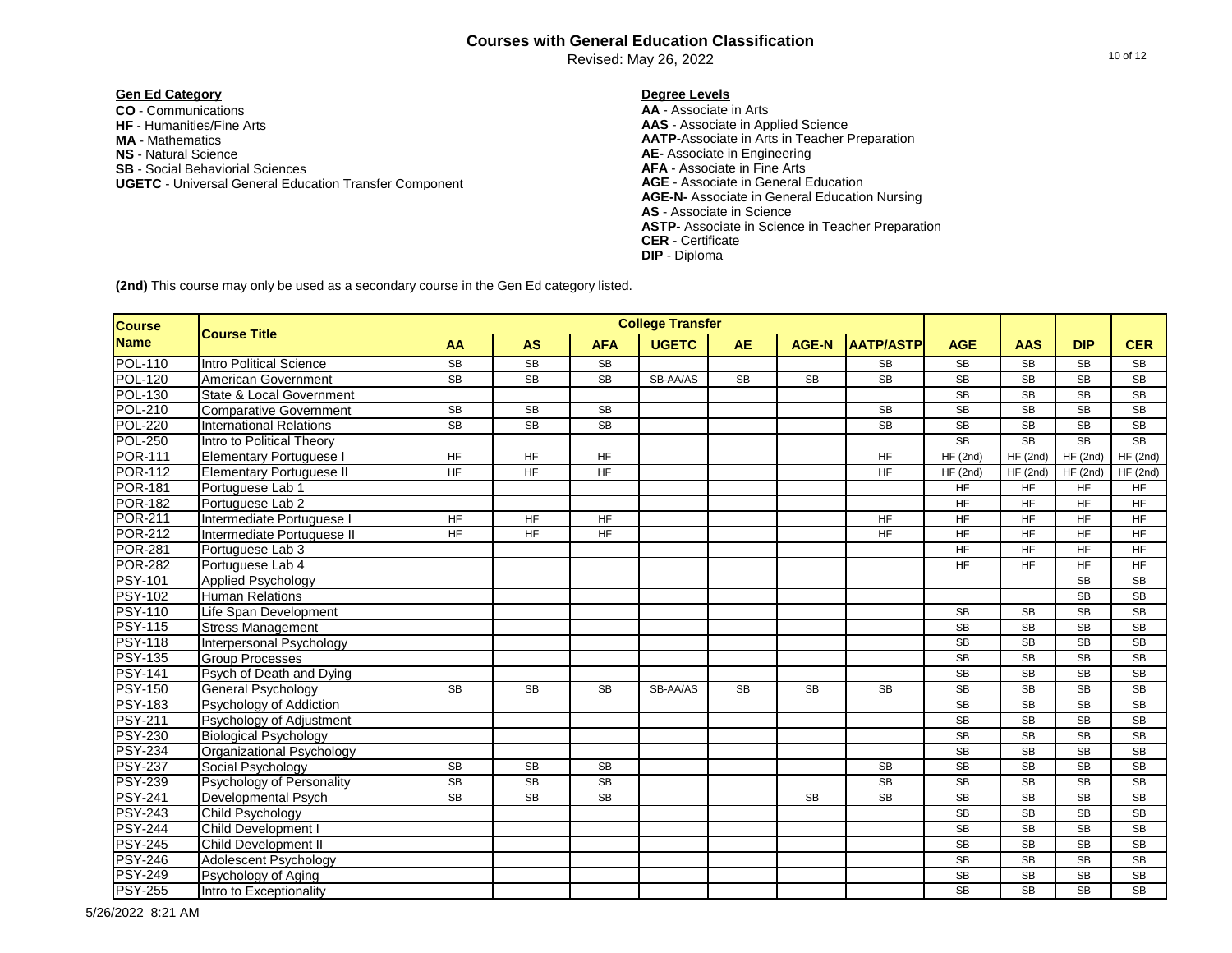Revised: May 26, 2022

# **Gen Ed Category Degree Levels**

**CO** - Communications **AA** - Associate in Arts **NS** - Natural Science **AE-** Associate in Engineering **SB** - Social Behaviorial Sciences **AFA** - Associate in Fine Arts **UGETC - Universal General Education Transfer Component MA** - Mathematics

**AAS** - Associate in Applied Science **AATP-**Associate in Arts in Teacher Preparation **AGE-N-** Associate in General Education Nursing **AS** - Associate in Science **ASTP-** Associate in Science in Teacher Preparation **CER** - Certificate **DIP** - Diploma

| <b>College Transfer</b><br><b>Course</b><br><b>Course Title</b> |                                |                 |                |                        |              |           |              |                  |                        |                        |                        |                        |
|-----------------------------------------------------------------|--------------------------------|-----------------|----------------|------------------------|--------------|-----------|--------------|------------------|------------------------|------------------------|------------------------|------------------------|
| <b>Name</b>                                                     |                                | AA              | <b>AS</b>      | <b>AFA</b>             | <b>UGETC</b> | <b>AE</b> | <b>AGE-N</b> | <b>AATP/ASTP</b> | <b>AGE</b>             | <b>AAS</b>             | <b>DIP</b>             | <b>CER</b>             |
| <b>PSY-256</b>                                                  | <b>Exceptional Children</b>    |                 |                |                        |              |           |              |                  | <b>SB</b>              | <b>SB</b>              | <b>SB</b>              | <b>SB</b>              |
| <b>PSY-259</b>                                                  | <b>Human Sexuality</b>         |                 |                |                        |              |           |              |                  | <b>SB</b>              | $\overline{\text{SB}}$ | <b>SB</b>              | $\overline{\text{SB}}$ |
| <b>PSY-260</b>                                                  | <b>Assessment Techniques</b>   |                 |                |                        |              |           |              |                  | <b>SB</b>              | $\overline{\text{SB}}$ | $\overline{\text{SB}}$ | SB                     |
| <b>PSY-263</b>                                                  | <b>Educational Psychology</b>  |                 |                |                        |              |           |              |                  | <b>SB</b>              | <b>SB</b>              | <b>SB</b>              | <b>SB</b>              |
| <b>PSY-265</b>                                                  | <b>Behavioral Modification</b> |                 |                |                        |              |           |              |                  | <b>SB</b>              | <b>SB</b>              | <b>SB</b>              | $\overline{\text{SB}}$ |
| <b>PSY-271</b>                                                  | Sports Psychology              |                 |                |                        |              |           |              |                  | <b>SB</b>              | <b>SB</b>              | <b>SB</b>              | <b>SB</b>              |
| <b>PSY-275</b>                                                  | <b>Health Psychology</b>       |                 |                |                        |              |           |              |                  | <b>SB</b>              | <b>SB</b>              | <b>SB</b>              | <b>SB</b>              |
| <b>PSY-281</b>                                                  | Abnormal Psychology            | <b>SB</b>       | <b>SB</b>      | <b>SB</b>              |              |           |              | <b>SB</b>        | <b>SB</b>              | <b>SB</b>              | <b>SB</b>              | <b>SB</b>              |
| <b>PSY-284</b>                                                  | <b>Experimental Psychology</b> |                 |                |                        |              |           |              |                  | $\overline{\text{SB}}$ | $\overline{\text{SB}}$ | $\overline{\text{SB}}$ | $\overline{\text{SB}}$ |
| <b>REL-110</b>                                                  | <b>World Religions</b>         | HF              | <b>HF</b>      | <b>HF</b>              |              | <b>HF</b> |              | <b>HF</b>        | <b>HF</b>              | <b>HF</b>              | <b>HF</b>              | <b>HF</b>              |
| <b>REL-111</b>                                                  | <b>Eastern Religions</b>       | HF              | HF             | <b>HF</b>              |              |           |              | <b>HF</b>        | <b>HF</b>              | <b>HF</b>              | <b>HF</b>              | <b>HF</b>              |
| <b>REL-112</b>                                                  | <b>Western Religions</b>       | $H_{\text{F}}$  | H <sub>F</sub> | HF                     |              |           |              | HF               | <b>HF</b>              | <b>HF</b>              | <b>HF</b>              | <b>HF</b>              |
| <b>REL-211</b>                                                  | Intro to Old Testament         | HF              | HF             | <b>HF</b>              |              |           |              | HF               | <b>HF</b>              | <b>HF</b>              | <b>HF</b>              | <b>HF</b>              |
| <b>REL-212</b>                                                  | Intro to New Testament         | $H_{\text{F}}$  | $H_{\text{F}}$ | $H_{\text{F}}$         |              |           |              | <b>HF</b>        | <b>HF</b>              | <b>HF</b>              | <b>HF</b>              | <b>HF</b>              |
| <b>REL-221</b>                                                  | Religion in America            | <b>HF</b>       | <b>HF</b>      | <b>HF</b>              |              |           |              | <b>HF</b>        | HF                     | <b>HF</b>              | <b>HF</b>              | <b>HF</b>              |
| <b>RUS-110</b>                                                  | Intro to Russian               |                 |                |                        |              |           |              |                  | HF(2nd)                | HF(2nd)                | HF(2nd)                | HF(2nd)                |
| <b>RUS-111</b>                                                  | Elementary Russian I           | <b>HF</b>       | <b>HF</b>      | <b>HF</b>              |              |           |              | <b>HF</b>        | HF(2nd)                | HF(2nd)                | HF(2nd)                | HF(2nd)                |
| <b>RUS-112</b>                                                  | <b>Elementary Russian II</b>   | <b>HF</b>       | <b>HF</b>      | <b>HF</b>              |              |           |              | <b>HF</b>        | HF(2nd)                | HF(2nd)                | HF(2nd)                | HF(2nd)                |
| <b>RUS-181</b>                                                  | Russian Lab 1                  |                 |                |                        |              |           |              |                  | <b>HF</b>              | <b>HF</b>              | <b>HF</b>              | <b>HF</b>              |
| <b>RUS-182</b>                                                  | Russian Lab 2                  |                 |                |                        |              |           |              |                  | <b>HF</b>              | <b>HF</b>              | <b>HF</b>              | <b>HF</b>              |
| <b>RUS-211</b>                                                  | Intermediate Russian I         | <b>HF</b>       | HF             | <b>HF</b>              |              |           |              | <b>HF</b>        | $H_F$                  | $\overline{HF}$        | $\overline{HF}$        | HF                     |
| <b>RUS-212</b>                                                  | Intermediate Russian II        | $\overline{HF}$ | HF             | HF                     |              |           |              | $H_{\text{F}}$   | $H_{\text{F}}$         | $\overline{HF}$        | $H_{\text{F}}$         | $H_{\text{F}}$         |
| <b>RUS-281</b>                                                  | Russian Lab 3                  |                 |                |                        |              |           |              |                  | <b>HF</b>              | <b>HF</b>              | $\overline{HF}$        | $H_{\text{F}}$         |
| <b>RUS-282</b>                                                  | Russian Lab 4                  |                 |                |                        |              |           |              |                  | <b>HF</b>              | <b>HF</b>              | <b>HF</b>              | <b>HF</b>              |
| <b>SCI-110</b>                                                  | <b>Principles of Science</b>   |                 |                |                        |              |           |              |                  | <b>NS</b>              | <b>NS</b>              | <b>NS</b>              | <b>NS</b>              |
| SOC-100                                                         | Concepts in Sociology          |                 |                |                        |              |           |              |                  |                        |                        | <b>SB</b>              | <b>SB</b>              |
| SOC-105                                                         | Social Relationships           |                 |                |                        |              |           |              |                  |                        |                        | <b>SB</b>              | <b>SB</b>              |
| SOC-210                                                         | Introduction to Sociology      | <b>SB</b>       | <b>SB</b>      | <b>SB</b>              | SB-AA/AS     | <b>SB</b> | <b>SB</b>    | <b>SB</b>        | <b>SB</b>              | <b>SB</b>              | <b>SB</b>              | <b>SB</b>              |
| SOC-213                                                         | Sociology of the Family        | <b>SB</b>       | <b>SB</b>      | <b>SB</b>              |              |           | <b>SB</b>    | <b>SB</b>        | <b>SB</b>              | <b>SB</b>              | <b>SB</b>              | <b>SB</b>              |
| SOC-215                                                         | <b>Group Processes</b>         |                 |                |                        |              |           |              |                  | <b>SB</b>              | <b>SB</b>              | <b>SB</b>              | <b>SB</b>              |
| SOC-220                                                         | <b>Social Problems</b>         | SB              | <b>SB</b>      | <b>SB</b>              |              |           | <b>SB</b>    | <b>SB</b>        | <b>SB</b>              | <b>SB</b>              | <b>SB</b>              | $\overline{\text{SB}}$ |
| SOC-225                                                         | <b>Social Diversity</b>        | SB              | <b>SB</b>      | $\overline{\text{SB}}$ |              |           | <b>SB</b>    | <b>SB</b>        | <b>SB</b>              | $\overline{\text{SB}}$ | $\overline{\text{SB}}$ | $\overline{\text{SB}}$ |
| SOC-230                                                         | Race and Ethic Relations       | SB              | <b>SB</b>      | <b>SB</b>              |              |           | <b>SB</b>    | <b>SB</b>        | <b>SB</b>              | <b>SB</b>              | <b>SB</b>              | <b>SB</b>              |
| SOC-232                                                         | Social Context of Aging        |                 |                |                        |              |           |              |                  | <b>SB</b>              | <b>SB</b>              | <b>SB</b>              | <b>SB</b>              |
| SOC-234                                                         | Sociology of Gender            |                 |                |                        |              |           |              |                  | <b>SB</b>              | <b>SB</b>              | <b>SB</b>              | <b>SB</b>              |